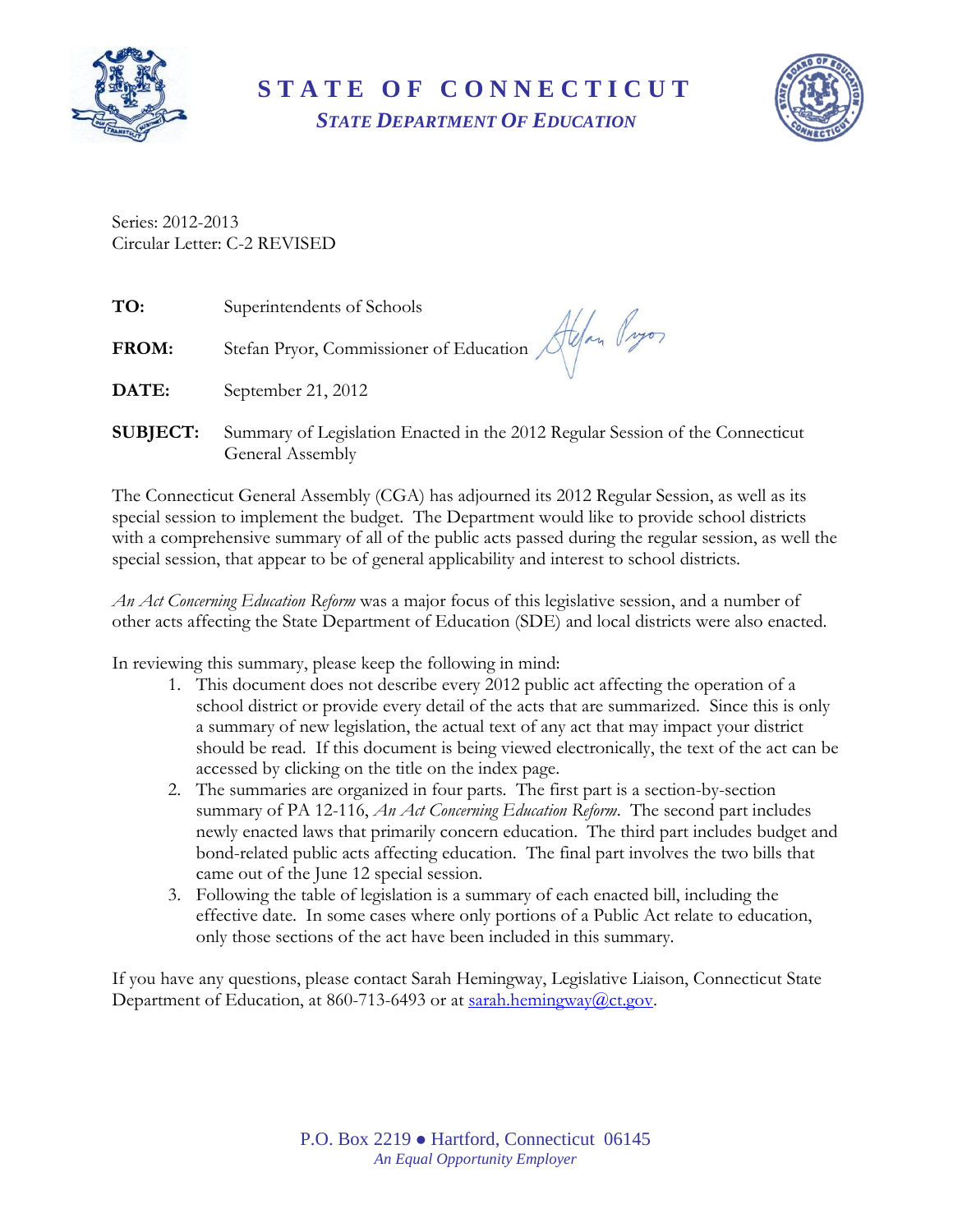| <b>Public Act</b><br>Number          | <b>Public Act Title</b>                                                                                  | Page<br>Number |
|--------------------------------------|----------------------------------------------------------------------------------------------------------|----------------|
|                                      | Part 1: An Act Concerning Education Reform                                                               |                |
| Public Act 12-116                    | An Act Concerning Education Reform                                                                       | $\mathbf{1}$   |
|                                      | Part 2: Other Legislation Affecting Education                                                            |                |
| Public Act 12-40                     | An Act Concerning College Readiness and Completion                                                       | 16             |
| Public Act 12-43                     | An Act Concerning FMLA for Certain Municipal Employees                                                   | 16             |
| Public Act 12-50                     | An Act Concerning Requirements for Early Childhood Educators                                             | 16             |
| Public Act 12-59                     | AAC Technical Revisions to the Education Statutes                                                        | 17             |
| Public Act 12-63                     | An Act Concerning Teacher Certification                                                                  | 17             |
|                                      | An Act Concerning Payment of Wages for Employees of Private School in                                    |                |
| Public Act 12-83                     | the State                                                                                                | 17             |
| Public Act 12-88                     | An Act Concerning the Reporting of Children Placed in Seclusion                                          | 18             |
|                                      | An Act Concerning Benefits for Surviving Spouses Under the Teachers'                                     |                |
| Public Act 12-107                    | <b>Retirement System</b>                                                                                 | 18             |
| Public Act 12-114                    | <b>An Act Concerning Domestic Violence</b>                                                               | 18             |
| Public Act 12-120                    | An Act Concerning Minor Revisions to the Education Statutes                                              | 19             |
| Public Act 12-154                    | <b>An Act Concerning Manufacturing Internships</b>                                                       | 19             |
|                                      | An Act Concerning Individualized Education Programs and Other Issues                                     |                |
| Public Act 12-173                    | Related to Special Education                                                                             | 19             |
| Public Act 12-197                    | An Act Concerning Various Revisions to Public Health Statutes                                            | 21             |
|                                      | An Act Concerning the Administration of Medicine to Students with                                        |                |
|                                      | Diabetes, the Duties of School Medical Advisors, the Inclusions of CPR and                               |                |
|                                      | AED Training in the Public School Curriculum and Physical Exercise                                       |                |
| Public Act 12-198                    | During the School Day                                                                                    | 21             |
|                                      | An Act Concerning the use by State Employees of Services provided by CT                                  |                |
| Public Act 12-206                    | <b>Technical High School System Students</b>                                                             | 23             |
| Special Act 12-3                     | <b>An Act Concerning Teacher Preparation</b>                                                             | 23             |
|                                      | Part 3: Budget and Bond-Related Public Acts Affecting Legislation                                        |                |
|                                      |                                                                                                          |                |
| Public Act 12-104                    | An Act Making Adjustments to State Expenditures and Revenues for the<br>Fiscal Year ending June 30, 2012 | 24             |
|                                      |                                                                                                          |                |
| Public Act 12-179                    | An Act Concerning the Authorization of State Grant Commitments for<br><b>School Building Projects</b>    | 24             |
|                                      | An Act Authorizing and Adjusting bonds of the State for Capital                                          |                |
| Public Act 12-189                    | Improvements, Transportation and Other Purposes                                                          | 24             |
| Part 4: June 12 Special Session Acts |                                                                                                          |                |
| June Special Session                 | <u>An Act Implementing Provisions of the State Budget for the Fiscal Year</u>                            |                |
| Public Act 12-1                      | Beginning July 1, 2012                                                                                   | 26             |
| June Special Session                 | <b>An Act Implementing Certain Provisions Concerning Government</b>                                      |                |
| Public Act 12-2                      | Administration                                                                                           | 32             |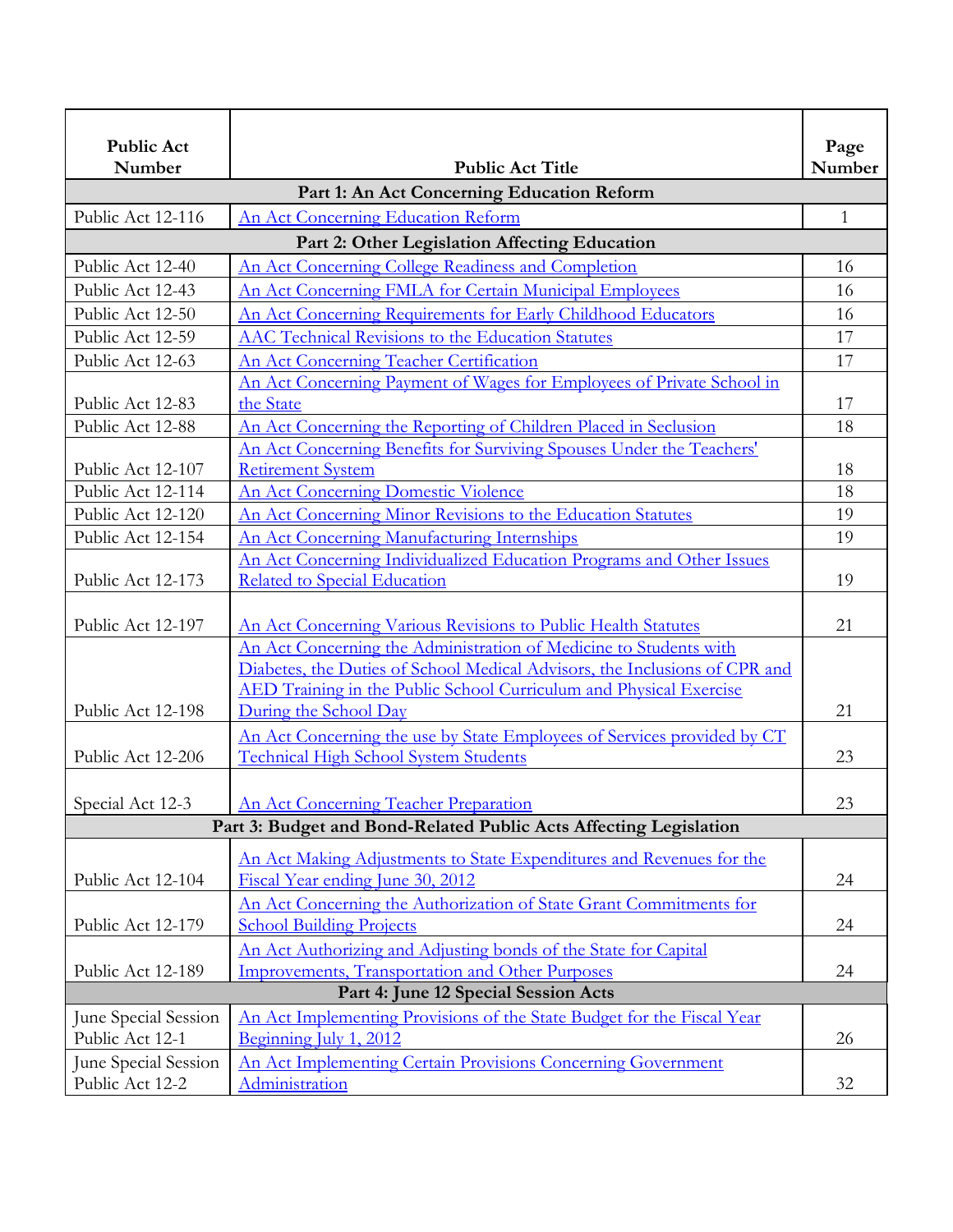#### -Part One-**P.A. 12-116: An Act Concerning Education Reform**

Sections 1-3: Early Childhood Education *(Effective from passage)*

- Creates 1,000 new school readiness program slots allocated as follows:
	- o 500 in educational reform districts;
	- o 250 in priority districts; and
	- o 250 in remaining competitive districts.
- Requires update of a 2008 study of the space and facilities needed to provide universal pre-school.
- Minor amendment to a requirement for the coordinated system of early care, education and child development, which will include a tiered quality rating and improvement system.

Sections 4-7: Early Literacy *(Effective July 1, 2012)*

- Continues the early literacy pilot program to in the 2012-13 school year;
- Requires the State Department of Education (SDE) to develop or approve a new reading assessment for Grades K-3 students by January 1, 2013;
- Starting July 1, 2014 this Public Act requires all certified elementary and early childhood teachers working in Grades K-3 to take a practice version of a reading instruction exam. Each local and regional board of education shall annually report these results to SDE;
- By July 1, 2013, SDE will establish a professional development program in reading instruction for teachers. This program will count towards professional development requirements, be based on student reading assessment data, provide differentiated and intensified training in teacher reading instruction, be used to identify mentor teachers, outline how model classrooms will be established, inform principals on how to evaluate classrooms and teacher performance, and will be job-embedded whenever possible. This will be reviewed annually by the Commissioner of Education; and
- The Commissioner shall annually asses such professional development and report to the General Assembly.

Sections 8 and 9: Child Health and Well-being *(Effective July 1, 2012)*

- For the 2012-13 school year, 10 new family resource center and 20 new school-based health clinics will be created in the alliance districts.
- 20 minutes of physical exercise during the regular school day is required for students in kindergarten through Grade 5. Previously, a length of time for physical exercise was not specified.

Section 10: Municipal Aid for New Teachers (MANE) Program *(Effective July 1, 2012)*

- Starting with fiscal year 2014, SDE will establish the MANE Program, which will provide grants up to \$200,000 to each of the 10 educational reform districts, as defined in section 34 of this Act, to hire 5 college seniors per year who are graduating in the top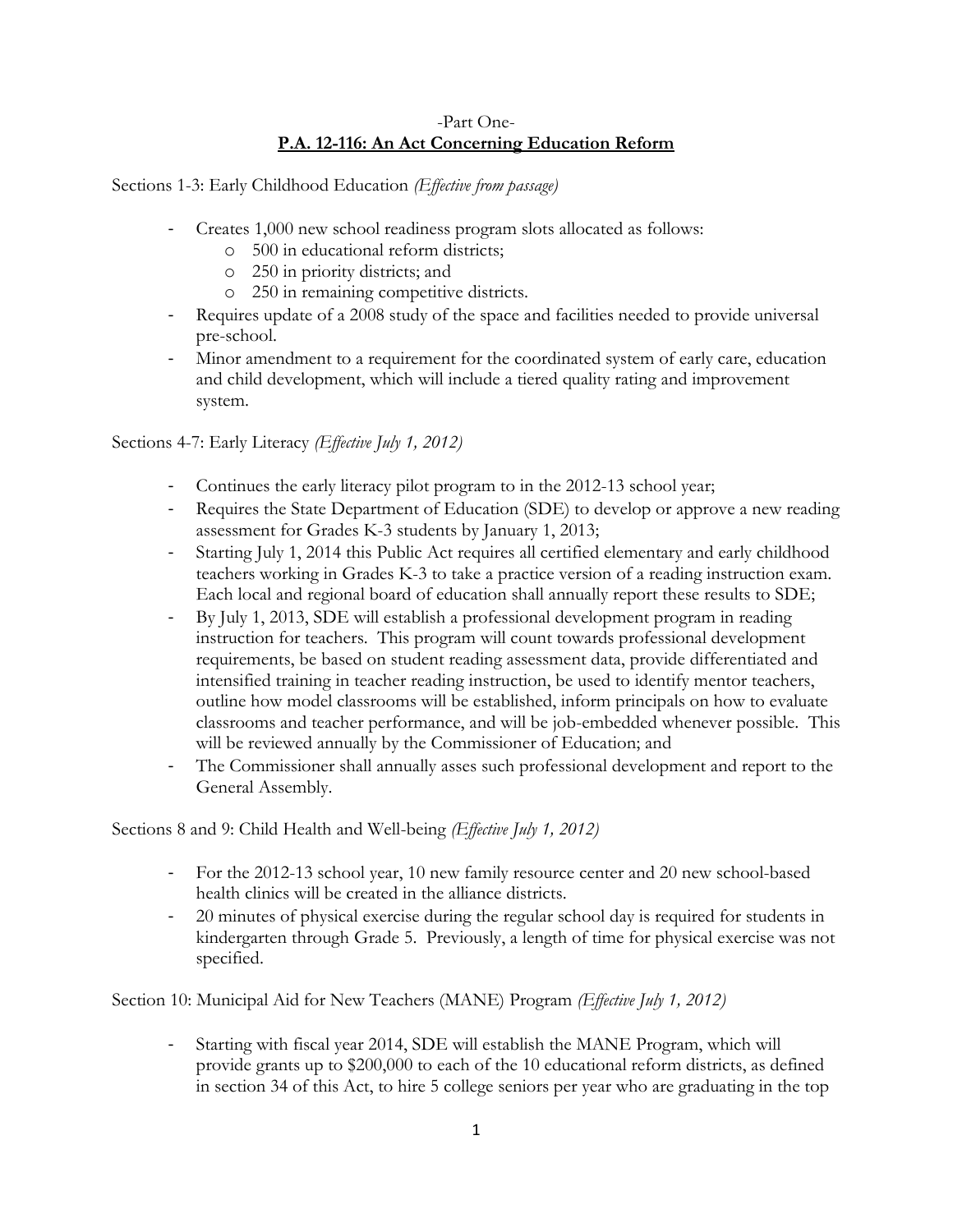10% of their classes from teacher preparation programs at Connecticut colleges and universities.

Section 11: School District Cost-Saving Grants *(Effective July 1, 2012)*

- School districts may apply to the Department of Education for grants to support districts in developing plans to implement significant cost-savings. The grants may be used for technical assistance or regional cooperation.

Section 12: Open Choice Program *(Effective July 1, 2012)*

- This Public Act provides an additional incentive for larger school districts to increase their participation in the Open Choice program. It does so by giving districts with more than 4,000 students the highest state Open Choice grant (\$6,000 for each out-of-district student) if they increase their Open Choice enrollment by at least 50% over the previous year. Previously, receiving districts qualify for the \$6,000-per-student grant only if the number of out-of-district students they enroll equals or exceeds 3% of their total enrollment.

Section 13: Exemplary Schools *(Effective July 1, 2012)*

- The bill allows SDE to publicly recognize exemplary schools and promote best practices used in those schools.

Section 14: Disseminating Information on School Options *(Effective July 1, 2012)*

- Previously, each local or regional board of education must provide its students full access to technical high schools, regional Agricultural Science and Technology Education Centers, interdistrict magnet schools, charter schools, and interdistrict student programs for recruitment purposes (other than recruiting for interscholastic athletic competition). This Public Act also requires each board of education to post information about these school options, as well as about alternative high schools, on its website.

Section 15 and 16: Uniform System of Accounting and Chart of Accounts *(Effective from passage)*

- SDE will develop and implement a uniform system of accounting for school revenues and expenditures that includes a chart of accounts for use at the school and school district level, which includes but is not limited to, all amounts and sources of revenue that a board of education, regional education service center (RESC), charter school, or charter management organization receives and cash or real property donations to a school district or school totaling an aggregate of \$500 or more;
- Starting with FY 15, each board of education, RESC and state charter school must implement the system by filing annual financial reports using a chart of accounts that meets the requirements of Section 10-227 of the Connecticut General Statutes requiring boards of education to (1) annually submit receipts, expenditures, and statistics to the education commissioner and (2) have the information certified by an independent public accountant selected to audit municipal accounts;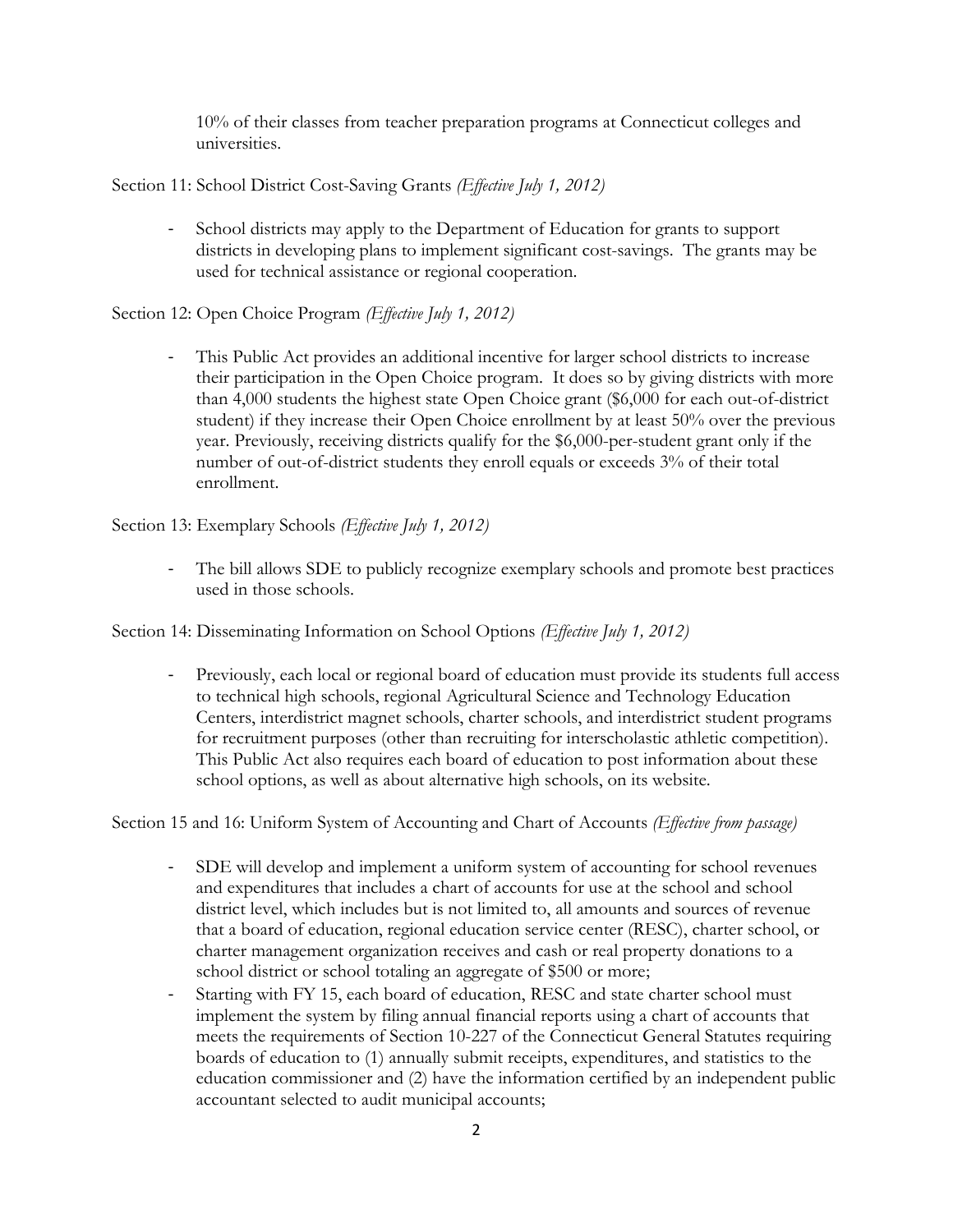- The Office of Policy and Management (OPM) may annually audit the financial reports submitted by districts; and
- SDE shall submit the Chart of Accounts to the General Assembly by July 1, 2013.

Section 17: Study of Small District Issues *(Effective from passage)*

- SDE will study issues related to districts with fewer than 1,000 students, including financial disincentives, financial incentives for district consolidation, the ECS regional grant bonus, and the minimum budget requirement. The findings of the study will be reported to the General Assembly's Education Committee.

Section 18: School Performance Indices and Actions Regarding Low-Achieving Schools *(Effective from passage)*

- The Public Act creates a measurement called the School Performance Index (SPI) to gauge school performance. The school's SPI is calculated based on its students' weighted performance on the statewide assessments.
- Based on the SPI, and other factors, schools are ranked into 5 categories:

|   | Category School Description                                                                                                                                                                                                             |  |
|---|-----------------------------------------------------------------------------------------------------------------------------------------------------------------------------------------------------------------------------------------|--|
| 5 | Ranked having the lowest performance as indicated<br>by factors that may include SPI, change in SPI over<br>time, student achievement growth, and high school<br>graduation and dropout rates overall and for<br>subgroups of students. |  |
|   | Ranked having the lowest performance other than<br>Category 5 schools based on factors that may<br>include the four factors listed above for Category 5.                                                                                |  |
| 3 | Ranked having performance higher than category 4<br>and 5 but lower than 1 and 2 based on the same<br>factors listed above.                                                                                                             |  |
|   | Ranked having performance higher than category 3,<br>4 and 5 but lower than 1 based on the same factors<br>listed above.                                                                                                                |  |
|   | Ranked having the highest performance of any<br>schools based on the same factors listed above.                                                                                                                                         |  |

- SDE may impose certain requirements on schools based on their categories. Individual districts will be contacted once rankings for this year have been completed, when test scores are available in mid-August. This will allow for appropriate follow-up and individual district communication.
- The Public Act also makes changes regarding reconstituting local boards of education. The changes involve notice to local officials regarding the electoral process when a reconstitution starts and when it concludes.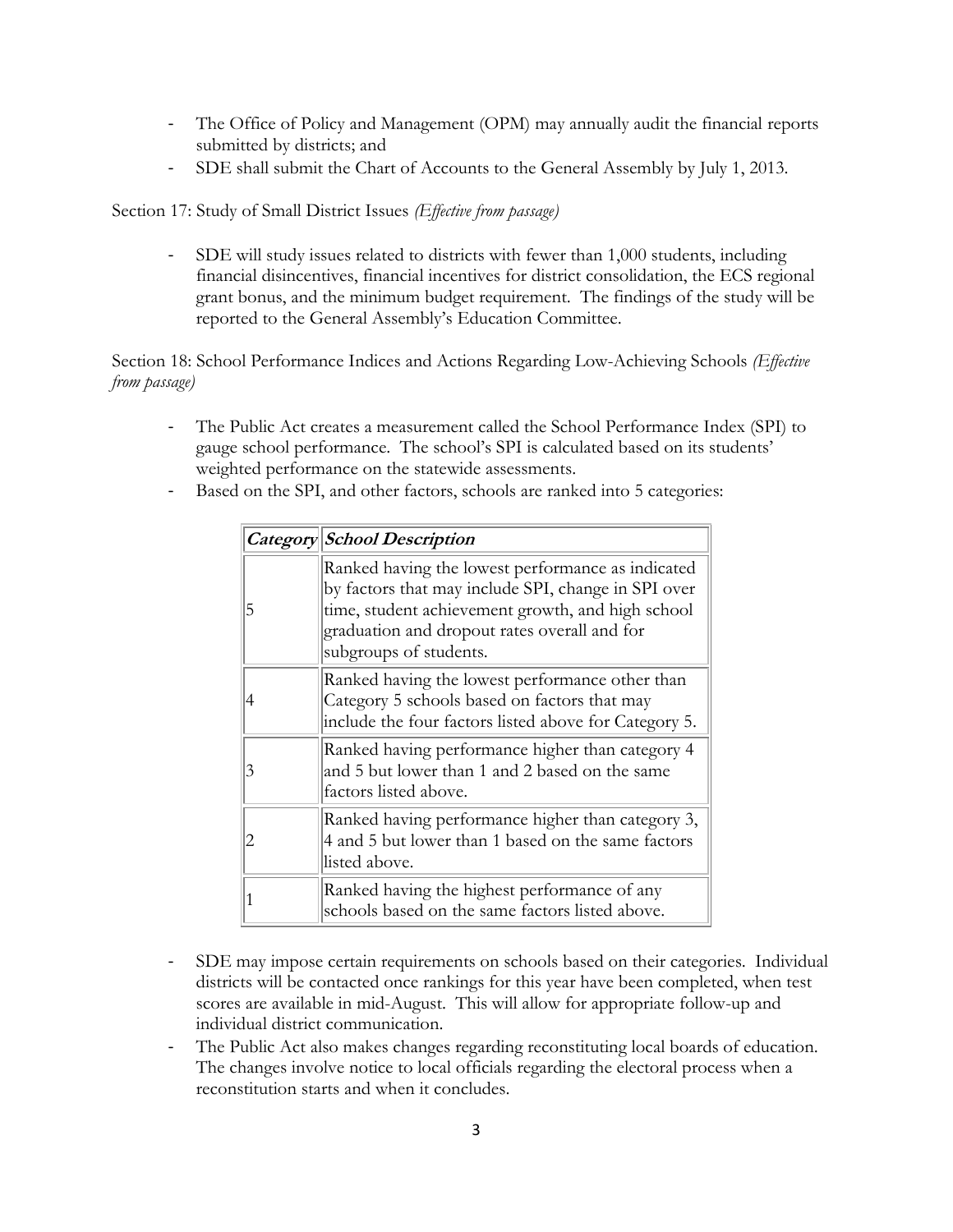Sections 19-22: Commissioner's Network Schools *(effective from passage)*

- The Public Act establishes a Commissioner's Network to turn around up to 25 of the state's lowest performing schools over the next 3 years.
- On or before July 1, 2014, the Commissioner may select not more than 25 schools that have been classified as a category 4 or 5 school based on current data.
- The process (simplified for this document) is as follows:
	- o Turnaround Committee established at each school;
		- o An "operations and instructional audit" is conducted by SDE in consultation with the Turnaround Committee;
		- o Following the audit, the committee develops a turnaround plan;
		- o If consensus is reached, the plan is submitted to the State Board of Education for approval;
		- o If the local committee does not submit or develop a plan, or if it is deficient, the Commissioner may develop or modify the plan; and
		- o State Board of Education must approve or reject a turnaround plan before it may be implemented.

Section 23: School Governance Councils *(Effective July 1, 2012)*

- The Public Act requires boards of education that have jurisdiction over schools designated as low-achieving to establish a School Governance Council (SGC) for each such school and allows boards with schools designated as "in need of improvement" to create them. It defines SGC's responsibilities and makes exceptions to the requirement for SGCs for schools with only one grade. Exceptions are also made for SGCs that were already in place when the new governance council law was enacted, if they involve teachers, parents, and others.
- After July 1, 2012, the Public Act requires all school boards that have category four and five schools (see section 18) to establish councils for each of those schools.

*Sections 24-28: Make Conforming and Technical Changes*

Sections 29 – 33: Charter Schools *(Effective July 1, 2012)*

- The Public Act increases the state's annual per-student grant to state charter schools over three years as follows:
	- o 2012-13: \$10,500 per student;
	- o 2013-14: \$11,000 per student; and
	- o 2014-15 and each year thereafter: \$11,500 per student.
- Increases funding for local charter schools begins in FY 2014
	- o SDE may award up to \$500,000 in start-up funds and grants of up to \$3,000 per student; and
	- o Local board must implement staffing flexibility in consultation with bargaining unit to qualify for consideration for this funding.
- The SBE may grant approvals for charter schools that are in a district with at least one school in the Commissioner's Network, or to schools in districts designated as lowachieving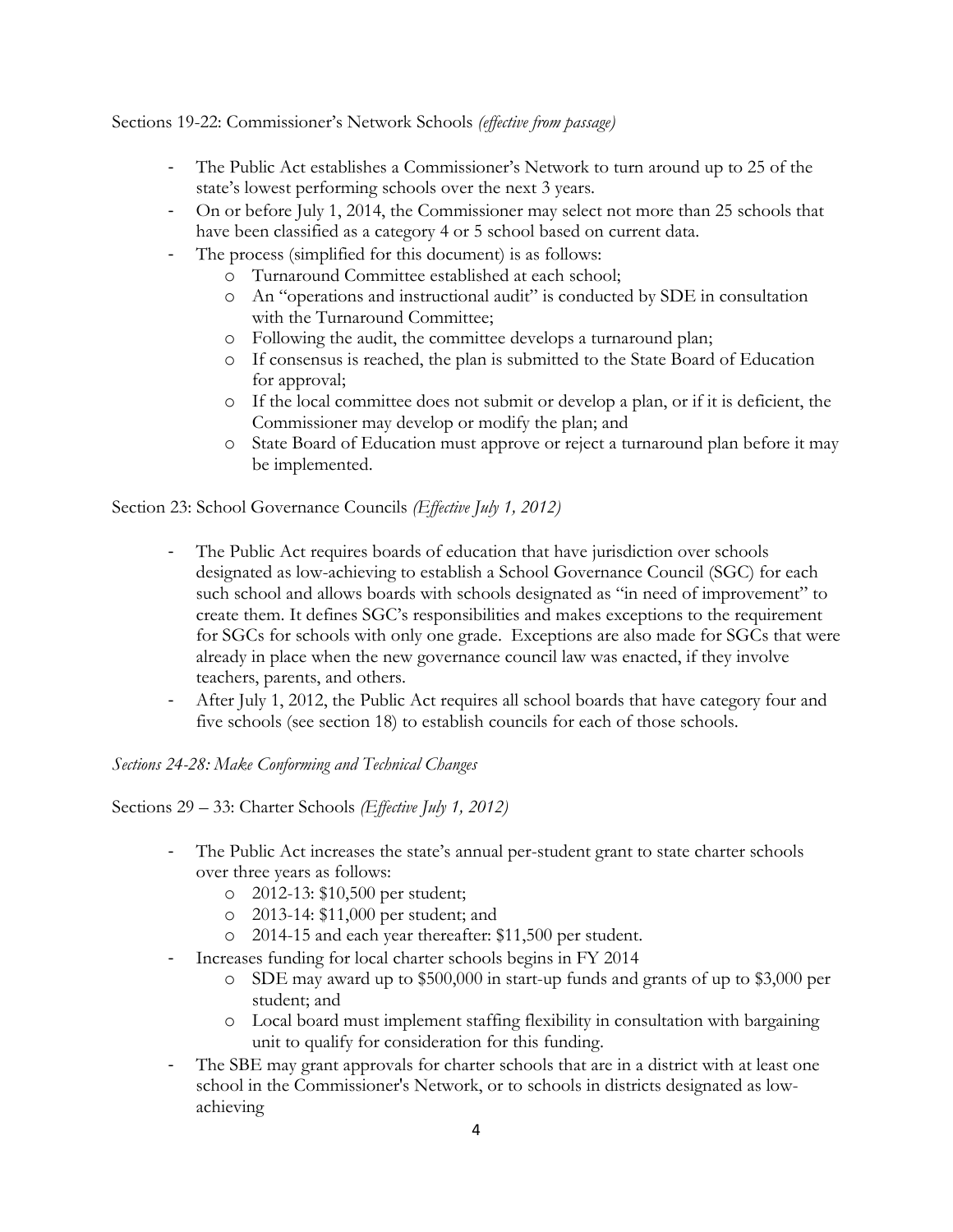- At least 2 of the next 4 charter schools approved by 2017 must specialize in dual language programs or language acquisition for English language learners
- When approving charter schools, the SBE previously gave preference to schools located in priority districts, or districts that are 75% minority. Now, preference must also be given to schools whose primary purpose is:
	- o Serving students:
		- 1. With a history of low performance or behavioral and social difficulties;
		- 2. Receiving free or reduced lunch;
		- 3. Requiring special education;
		- 4. Who are English Language Learners, or
		- 5. Who are of a single gender, or
		- 6. Improving the academic performance of an existing school.
- SDE will conduct a study of opt-out enrollment in Charter Schools and report to the General Assembly.

#### Section 34: Alliance Districts *(Effective July 1, 2012)*

- This Public Act allows the Education Commissioner to hold back Education Cost Sharing (ECS) grant increases to towns with the lowest-performing school districts and establish conditions for release of these funds. The school districts subject to this conditional funding are called "alliance districts". Importantly, the Public Act requires any balance of the conditional ECS funds allocated to each alliance district that remains unspent at the end of any fiscal year to be carried over and remain available to the district, subject to SDE approval, for the following fiscal year.
- Designating the Districts
	- o An alliance district is a town whose school district is among those with the lowest academic performance as measured by a district performance index (DPI) the bill establishes. For FY 13, the Public Act requires the education commissioner to designate 30 alliance districts. Districts keep the designation for five years.
	- o The Public Act also establishes a subcategory of alliance districts called "educational reform districts," which are the 10 districts with the lowest DPIs.
- District Performance Index
	- o A town's DPI is its students' weighted performance on the statewide mastery tests in reading, writing, and mathematics given in Grades 3-8 and 10, and science in Grades 5, 8 and 10. The index is calculated by:
		- 1. Weighting student scores in each of these subjects as follows: zero for below basic (the lowest score), 25% for basic, 50% for proficient, 75% for goal, and 100% for advanced;
		- 2. Adding up the weighted student scores for each subject;
		- 3. Multiplying the aggregate student results in each subject by 30% for math, reading, and writing and 10% for science; and
		- 4. Adding up the weighted subject scores.
	- o The weightings produce the lowest indexes for districts with the lowest test scores.
- District Improvement Plan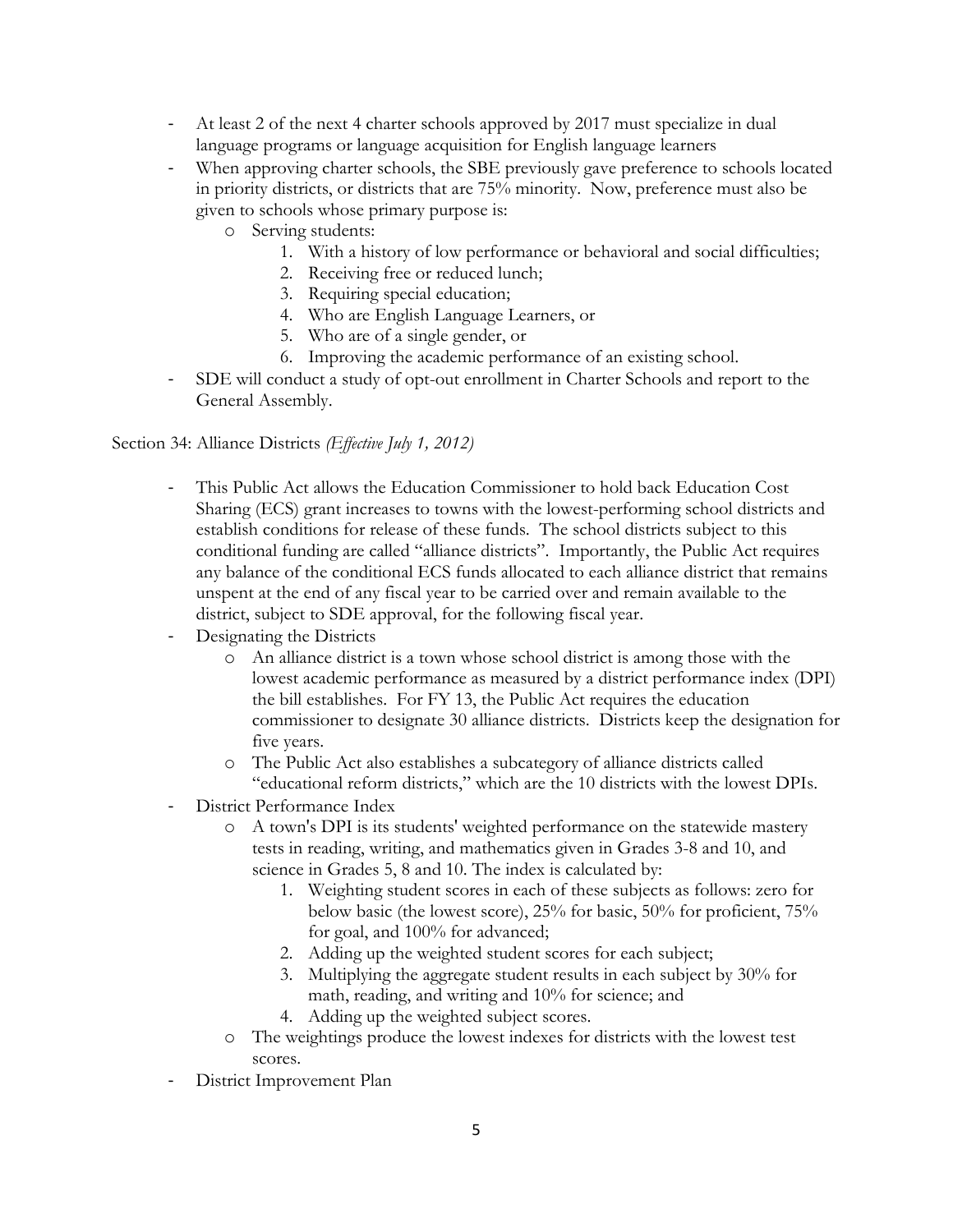o Alliance districts must use their conditional ECS funding to improve local achievement and offset other local education costs the commissioner approves. To be eligible to receive the funds, a district must submit an application to the commissioner. The application must contain objectives and performance targets as well as an improvement plan.

Section 35: Expanded Experience for Teacher Preparation Programs *(Effective July 1, 2012)*

- Starting July 1, 2015, the Public Act requires teacher preparation programs to require, as part of their curricula, that students have classroom clinical, field, or student teaching experience during four semesters of the program.

Sections 36-38: Teacher Certification *(Effective July 1, 2012)*

- Starting July 1, 2016, the Public Act raises the qualifications for a professional certificate by requiring applicants to hold a master's degree rather than, as current law requires, successfully completing 30 credits of coursework beyond a bachelor's degree. The master's degree must be in a subject appropriate to the person's certification endorsement, as determined by SBE.
- The Public Act eliminates the requirement that professional certificate holders complete 90 CEUs every 5 years (see section 39), but continues to make the professional certificate renewable every 5 years.
- The Public Act makes two exceptions to the requirement that all candidates successfully complete the Teacher Education and Mentoring (TEAM) program. It exempts applicants who have taught:
	- o Under an appropriate certificate from another U.S. state, territory, or possession, the District of Columbia, or Puerto Rico for at least three years; or
	- o 3 years in a non-public schools approved by SBE in the past 10 years.
- The Public Act also creates a "Distinguished Educator" designation for a person who:
	- o Holds a professional educator certificate;
	- o Has taught successfully for at least five years in a public school or SBE-approved private special education facility;
	- o Has advanced education in addition to a master's degree from a degree or nondegree-granting institution that can include training in mentorship or coaching teachers; and
	- o Meets performance requirements established by SDE.

Section 39: Professional Development *(Effective July 1, 2012)*

- Professional development will no longer be based on CEU credits
	- o Professional development will focus on individual needs, as informed by the evaluation results, and delivered in small-groups, through mentors and coaching, in a job-embedded approach
	- o Districts must offer at least 18 hours of professional development to certified employees, the majority of which must be in small group or individual settings and: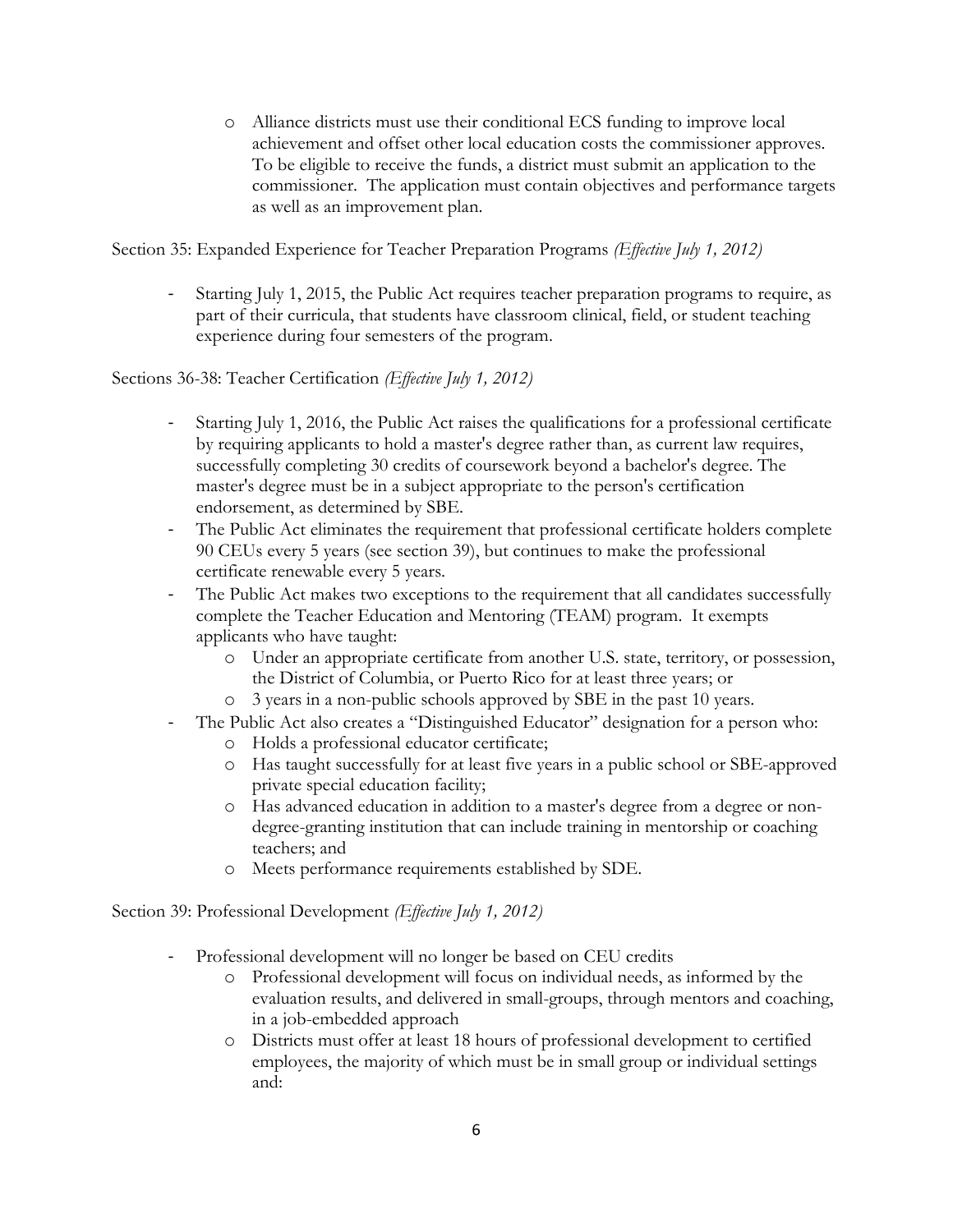- 1. Improve integration of (a) reading instruction, (b) literacy and numeracy enhancement, and (c) cultural awareness, and include strategies to improve English language learner instruction into teacher practice;
- 2. Be used to improve teacher and administrator practice based on general results and findings from teacher evaluations reported by the school superintendent or designee;
- 3. Foster collective responsibility for improved student performance;
- 4. Be comprehensive, sustained, and intensive enough to improve teacher and administrator effectiveness in raising student achievement;
- 5. Focus on refining and improving effective teaching methods shared among educators and fostering collective responsibility for improving student performance;
- 6. Be (a) aligned with state student academic achievement standards, (b) conducted among educators at the school, and (c) facilitated by principals, coaches, mentors, distinguished educators, or other appropriate teachers;
- 7. Occur frequently for teachers individually or in groups, within their jobs, and as part of a continuous improvement process; and
- 8. Include a repository of teaching best practices developed by each school's educators which is continuously available to them for comments and updates.
- The Public Act maintains that superintendents and administrators complete at least 15 hours of professional development every 5 years in teacher evaluation and support.

### *Sections 40-50 Make Conforming Changes*

Section 51-56: Teacher Evaluation and Support Program *(Effective July 1, 2012)*

- Prior legislation required the Department, in consultation with the Performance Evaluation Advisory Council (PEAC), to present evaluation and support program guidelines to the SBE for consideration and adoption by July 1, 2012;
- SDE must pilot the evaluation model in 8-10 districts during the 2012-13 school year
- Neag School of Education at UConn will evaluate the pilot program;
- Evaluators will receive training in the evaluation system, and all teachers will receive an orientation to the evaluation system; and
- Upon full implementation, SDE will conduct an audit of several districts each year to ensure effective evaluations.

Section 57: Teacher Tenure and Termination *(Effective July 1, 2014)*

- The Public Act requires school superintendents to incorporate evaluations into decisions about granting tenure and gives local and regional boards of education an additional ground to terminate a teacher for cause.It streamlines and shortens teacher termination notice and hearing requirements and clarifies that most deadlines in the process must be counted in calendar days. Under both current law and the Public Act, the tenure and termination provisions apply to all certified professional school board employees below the rank of school superintendent who are defined collectively as "teachers."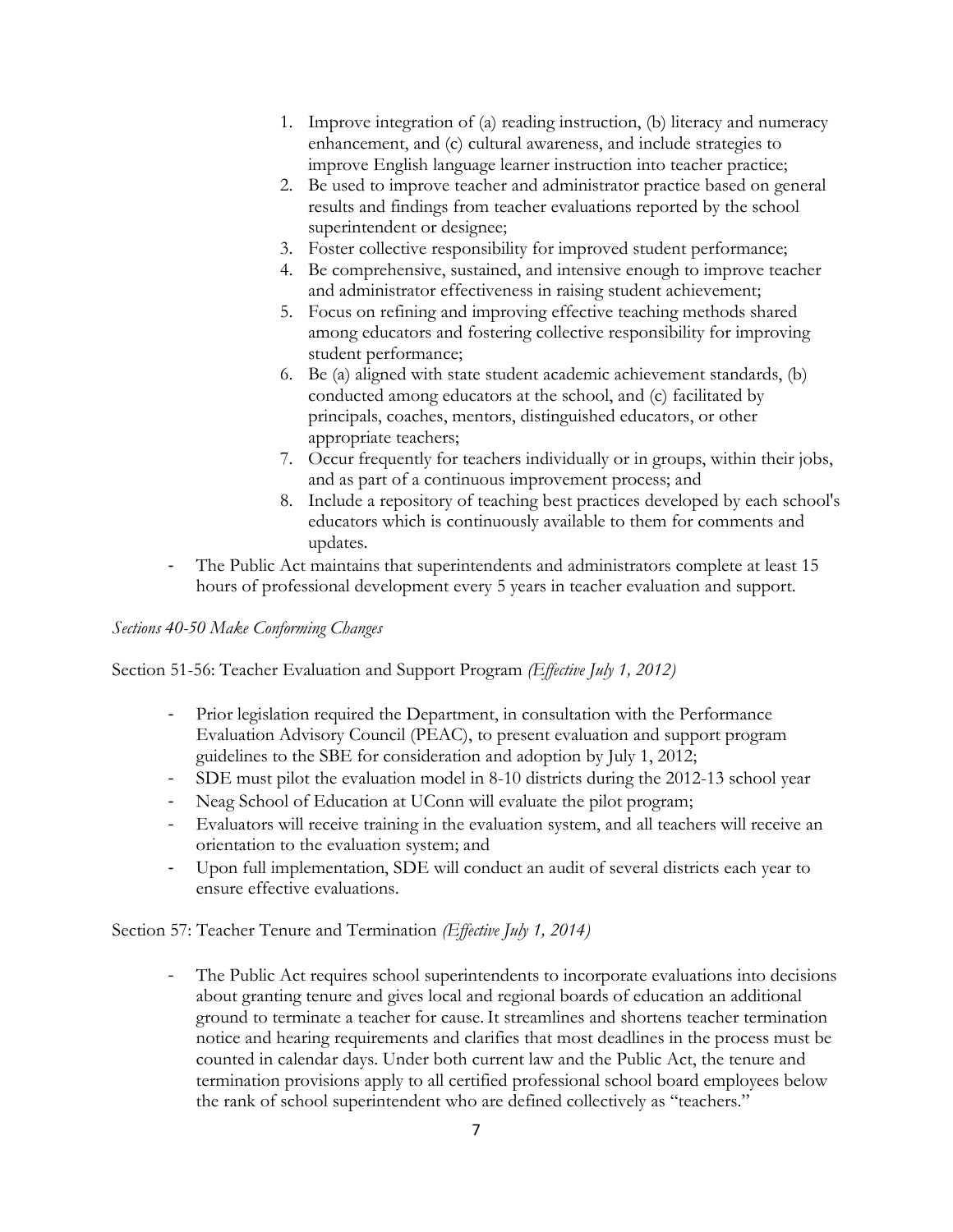- Granting Tenure
	- o Prior to this law, to attain tenure in a particular school district, a certified employee must (1) have completed a specified period of continuous service with the school and (2) be offered a contract to return the following year. With this Public Act, a probationary teacher will achieve tenure status only when the teacher is employed for the specified period and the school superintendent offers the teacher a the contract of employment for the following school year on the basis of effective practice as informed by the teacher's performance evaluations.
- Grounds for Teacher Termination
	- o Under current law, a teacher can be dismissed only for specified reasons. In addition, a superintendent can notify a non-tenured teacher, in writing, by May 1<sup>st</sup> of any school year that his or her contract will not be renewed for the following year.
	- o On or after July 1, 2014, this bill explicitly allows a district to terminate a teacher on the grounds that he or she is ineffective as long as that determination is based on evaluations that comply with SBE guidelines for evaluating teachers.
	- o With this Public Act, a teacher may also still be terminated for:
		- 1. Inefficiency or incompetence, as determined by an evaluation that complies with the SBE's evaluation guidelines;
		- 2. Insubordination against reasonable board of education rules;
		- 3. Moral misconduct;
		- 4. Disability proven by medical evidence;
		- 5. Elimination of the position to which the teacher was appointed or loss of a position to another teacher, as long as there is no other position for which the teacher is qualified and subject to the applicable provisions of a collective bargaining agreement or school board policy; or
		- 6. Other due and sufficient cause.
- Termination Hearing Requirements and Procedures
	- o Under current law, tenured and non-tenured teachers are entitled to a hearing before being terminated for cause. Non-tenured teachers are also entitled to a hearing when their contracts are not renewed for any reason other than elimination of the teacher's position or loss of the position to another teacher ("bumping"), provided that the nonrenewal decision will be affirmed unless it is arbitrary and capricious.
	- o The bill makes several changes to streamline the process for these hearings. It:
		- 1. Eliminates the maximum 14 days currently allowed for a tenured teacher who receives a termination notice to file a written request for the reasons and the superintendent to provide written reasons and instead requires the superintendent to state the reasons in the written termination notice;
		- 2. For a non-tenured teacher, establishes a three-day deadline after receiving notice of termination or nonrenewal to request the reasons and reduces the deadline for the superintendent to supply written reasons from seven to four days after receiving the teacher's request;
		- 3. Shortens the deadline for a teacher to request a hearing from 20 to 10 days after he or she receives a termination or nonrenewal notice;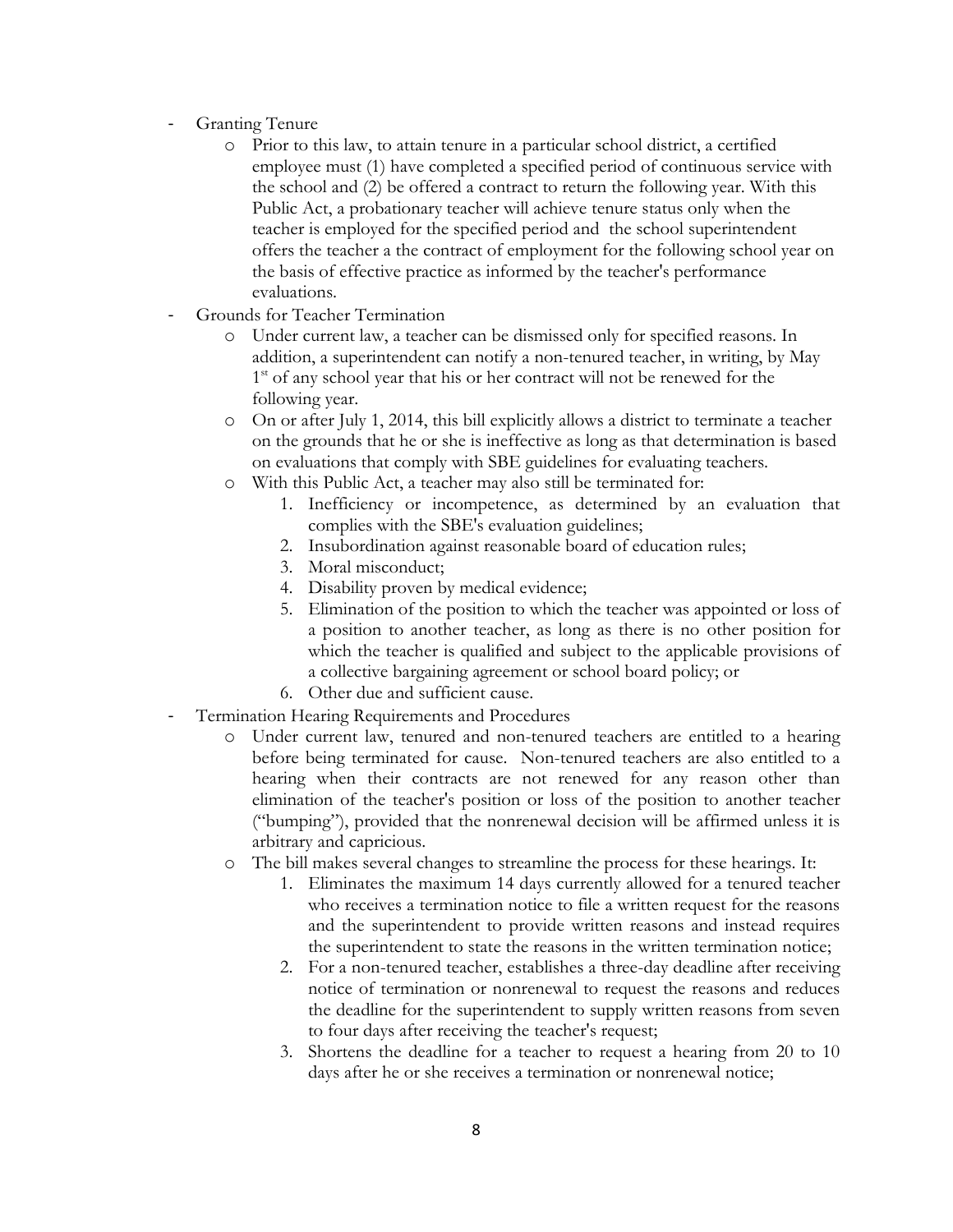- 4. Eliminates the teacher's or board's option to choose a hearing before a three-member impartial hearing panel while maintaining existing options for a hearing before (a) an impartial hearing officer chosen by the teacher and the school superintendent, or (b) the full board of education or a three-member subcommittee;
- 5. Requires hearings on terminations for incompetence or ineffectiveness to address whether the teacher's performance ratings were (a) determined in good faith according to the required evaluation procedures and (b) reasonable in light of the evidence presented;
- 6. Limits termination hearings for incompetence and ineffectiveness to a total of 12 hours of evidence and testimony, six for each side, while allowing the board, board subcommittee, or hearing officer to extend the time for good cause shown; and
- 7. Requires a board subcommittee or hearing officer to submit findings and recommendations on the case to the board of education within 45, rather than 75, days after the hearing request, unless the parties mutually agree to a maximum 15-day extension.

The table compares the current and proposed teacher termination processes. The bill specifies that all the days in the process are calendar days.

| <b>Action</b>                                                                                                                             | <b>Previous Deadlines</b>                            | <b>Deadline Changes Under the Bill</b>                                                                  |
|-------------------------------------------------------------------------------------------------------------------------------------------|------------------------------------------------------|---------------------------------------------------------------------------------------------------------|
| Superintendent<br>notifies teacher in<br>writing that                                                                                     | • Termination notice:<br>Anytime                     | No change                                                                                               |
| termination of                                                                                                                            | • Nonrenewal notice:                                 |                                                                                                         |
| his/her contract is<br>under consideration<br>or, only for a<br>nontenured teacher,<br>that his or her<br>contract will not be<br>renewed | By May 1 annually                                    |                                                                                                         |
| Teacher files written<br>request asking the<br>board to state its<br>reasons for the                                                      | Tenured teacher: 7<br>days after receiving<br>notice | • Termination: Not applicable (bill<br>requires termination notice to state<br>reasons)                 |
| action                                                                                                                                    | Nontenured teacher:<br>No time limit                 | · Nonrenewal: Within three days<br>after receiving the notice                                           |
| <b>Board</b> notifies<br>teacher in writing of<br>reasons.                                                                                | 7 days after board<br>receives request.              | • Termination: Not applicable<br>• Nonrenewal: Within four days after<br>the board receives the request |
| Teacher files written<br>request for a hearing                                                                                            | Within 20 days after<br>teacher receives             | Within 10 days after the teacher<br>receives the notice                                                 |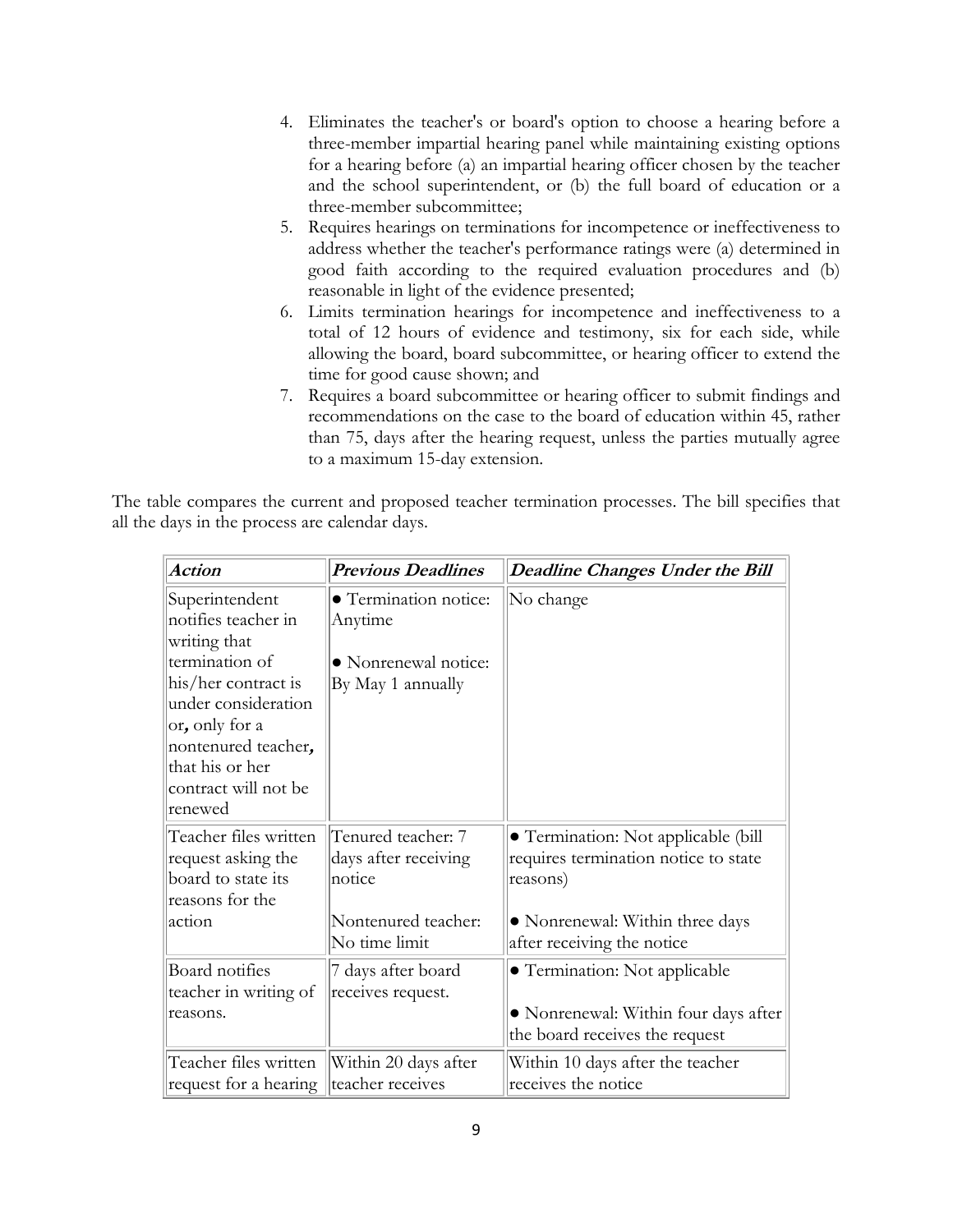|                                                                                                                                                                                                                | termination or<br>nonrenewal notice.                                                                                                                                                        |                                                                                                                                                                                 |
|----------------------------------------------------------------------------------------------------------------------------------------------------------------------------------------------------------------|---------------------------------------------------------------------------------------------------------------------------------------------------------------------------------------------|---------------------------------------------------------------------------------------------------------------------------------------------------------------------------------|
| Hearings begin<br>(Hearings may be<br>public at the<br>designated by the<br>board or hearing<br>officer. The teacher<br>may appear and be<br>represented by<br>counsel.)                                       | Within 15 days after<br>the board receives the<br>hearing request; parties<br>teacher's request or if $\parallel$ may mutually agree to<br>extend this deadline for<br>a maximum of 15 days | Specifies calendar days                                                                                                                                                         |
| Time limits on<br>testimony and<br>evidence                                                                                                                                                                    | None                                                                                                                                                                                        | • Six hours for each side; 12 hours<br>total<br>• Board, board subcommittee, or<br>hearing officer may extend the time<br>for good cause                                        |
| Impartial hearing<br>plan, board<br>subcommittee or<br>hearing officer<br>submits written<br>findings and<br>recommendations to<br>the full board<br>concerning the case<br>and sends a copy to<br>the teacher | Within 75 days after<br>the hearing request<br>unless the parties agree<br>to extend for a<br>maximum of 15 days                                                                            | Within 45 calendar days after the<br>hearing request unless the parties<br>agree to extend for a maximum of 15<br>calendar days<br>Impartial hearing panel option<br>eliminated |
| Board gives teacher<br>its written decision                                                                                                                                                                    | Within 15 days of<br>receiving the<br>recommendations or, if<br>the hearing takes place<br>before the full board,<br>within 15 days after the<br>close of the hearing.                      | Specifies calendar days.                                                                                                                                                        |
| <b>Maximum Time</b><br><b>From Notice to</b><br>Termination                                                                                                                                                    | 125 Days                                                                                                                                                                                    | 85 Days                                                                                                                                                                         |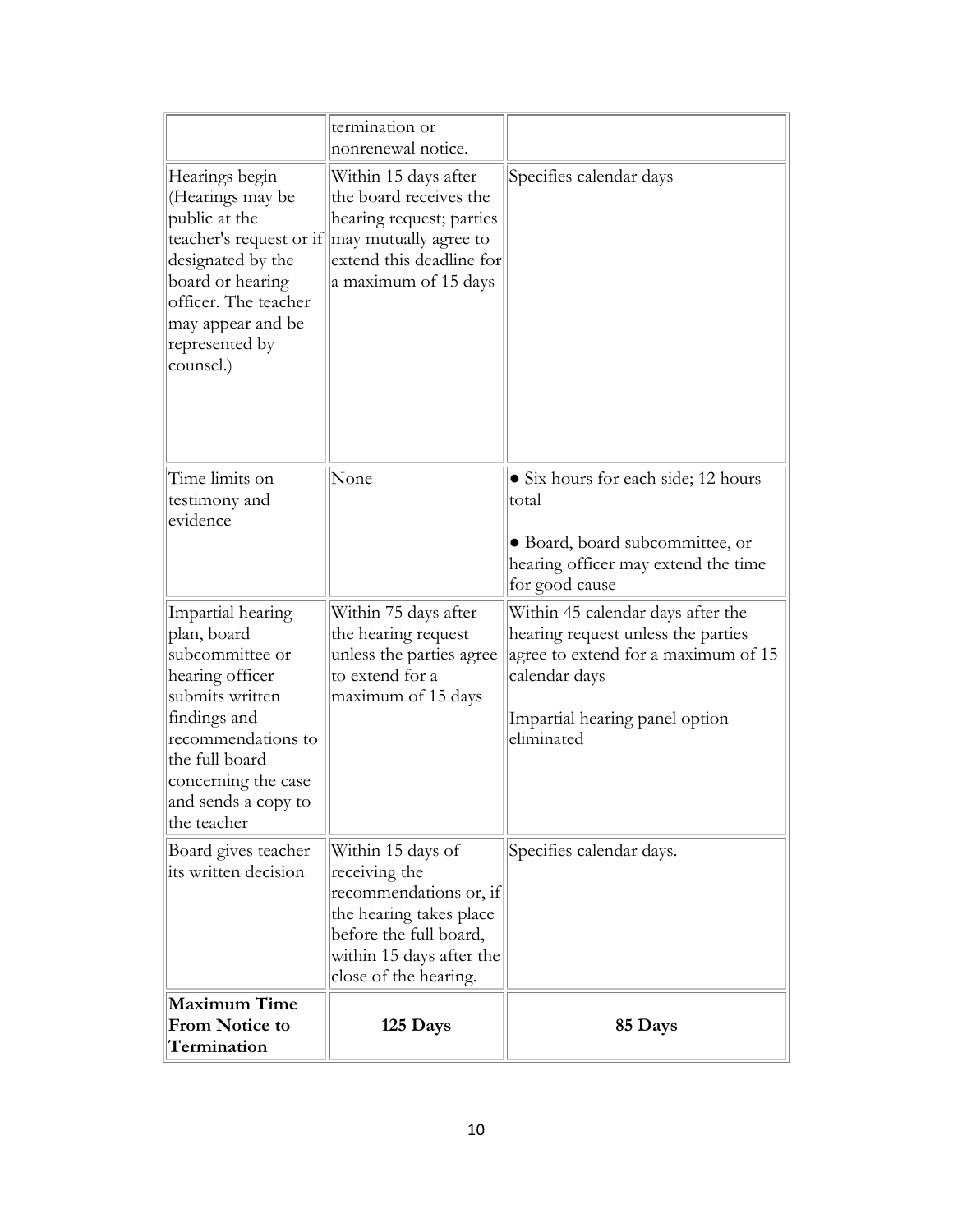Under both current law and the Public Act, once the board issues its written decision, a teacher has 30 days to appeal that decision to Superior Court. The bill specifies that this 30-day period be counted in calendar days.

- Other Calendar-Day Provisions
	- o In addition to the deadlines described above, the bill specifies that the following periods are to be counted in calendar days:
		- 1. The minimum 90-day period of required work for a board of education before a teacher is covered by the law's tenure and for-cause termination provisions; and
		- 2. The maximum 35-day period within which a school board that has not delegated final hiring authority to the school superintendent must accept or reject a school superintendent's candidates for teaching positions in schools under the board jurisdiction.

Sections 59-61: ECS Grants *(Effective July 1, 2012)*

- The Public Act increases FY 13 ECS grants to 136 towns by various amounts listed in the Public Act itself. The grant increases for FY 13 total \$ 50 million in the aggregate. The bill makes no changes in the ECS formula, although it imposes conditions for alliance districts to receive their grant increases.
- The Public Act also requires the state to add each state or local charter school's state grant amounts for FY 13 to the ECS grants paid to towns where the schools are located. It requires each town to pay the amount designated by the education commissioner to the fiscal authority for the charter school.

Section 62: Minimum Budget Requirement *(Effective July 1, 2012)*

- Each town's MBR for the upcoming year is the amount they budgeted for education in FY 12
- Current law allows a qualifying town to reduce its MBR for FY 12 and FY 13 if (1) its school district enrollment falls compared to the prior year, by up to \$3,000 times the drop in enrollment or (2) it has no high school and is paying tuition for fewer students to attend high school in another district compared to the prior year, by the per-student tuition rate times the drop in enrollment. Previously, both of these reductions were limited to 0.5% of the district's budgeted appropriation for education for the prior fiscal year.
	- o This Public Act:
		- 1. For both FY 12 and FY 13, allows a district with no high school and that is paying for fewer students to attend high school outside the district to reduce its budgeted appropriation for education by the full amount of its lowered tuition payments;
		- 2. Allows a town to reduce its MBR for FY 13 by up to 0.5% of its FY 12 budgeted appropriation for education to reflect half of any new savings from (a) a regional collaboration or cooperative arrangement with one or more other districts or (b) increased efficiencies within its school district,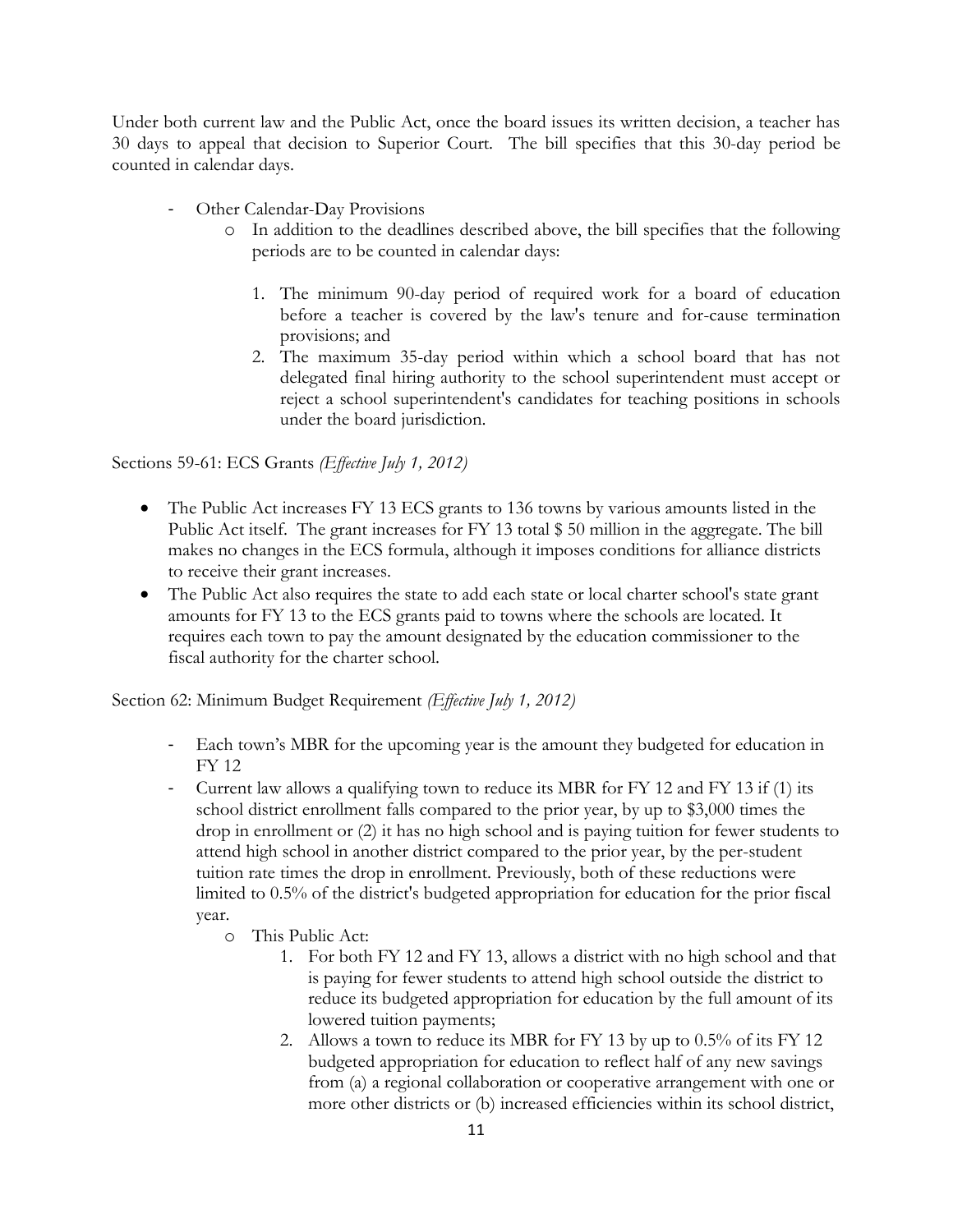as long as the savings can be documented and the education commissioner approves; and

3. Permits a district to use only one of the allowable MBR reduction options.

Sections 63 and 64: Grant Increases for Non-Sheff Magnet Schools *(Effective July 1, 2012)*

- Beginning in FY 13, this Public Act increases the annual state per-pupil operating grants for Non-Sheff Magnet Schools and Agricultural Science and Technology Education Centers as detailed in the table below.

|                                                                                                                                               | <b>Per-Student Grant</b>                                                                                                 |                                                                                                                          |
|-----------------------------------------------------------------------------------------------------------------------------------------------|--------------------------------------------------------------------------------------------------------------------------|--------------------------------------------------------------------------------------------------------------------------|
| <b>Type of Interdistrict Magnet School</b>                                                                                                    | <b>Current Law</b>                                                                                                       | <b>Public Act</b>                                                                                                        |
| Operated by local school district ("host<br>magnet")                                                                                          | \$6,730                                                                                                                  | \$7,085                                                                                                                  |
| Operated by RESC ("RESC magnet") with less<br>than 55% of its students from a single town                                                     | \$7,620                                                                                                                  | \$7,900                                                                                                                  |
| RESC magnet with 55% or more of its<br>students from a single town ("dominant town") outside the dominant<br>- with one exception (see below) | For each student from<br>town:<br>\$6,730<br>For each student from<br>the dominant town:<br>\$3,000                      | For each student from<br>outside the dominant<br>town: \$7,085<br>For each student from<br>the dominant town:<br>\$3,000 |
| RESC magnet with between 55% and 80% of<br>students from a dominant town                                                                      | For each student from<br>outside the dominant<br>town: \$6,730<br>For each student from<br>the dominant town:<br>\$3,833 | For each student<br>regardless of originating<br>town: \$8,180                                                           |
| Agricultural Science and Technology Education \$1,355 per student<br>Centers                                                                  |                                                                                                                          | $$1,750$ per student                                                                                                     |

Sections 65 and 66: Phase Outs of Grants *(Effective July 1, 2012)*

- Previously, priority school districts received state grants for (1) summer school and weekend programs and (2) extending school hours to provide academic enrichment and support and recreation programs for students in the district. Starting with FY 14, this Public Act requires these grants to phase out over three years once a district is no longer designated a priority district rather than ending them all at once. Under the Public Act, a former priority district receives grants of 75%, 50%, and 25% of its final grant as a priority district in the three years following loss of eligibility.

Section 67: Students in DMHAS Facilities *(Effective July 1, 2012)*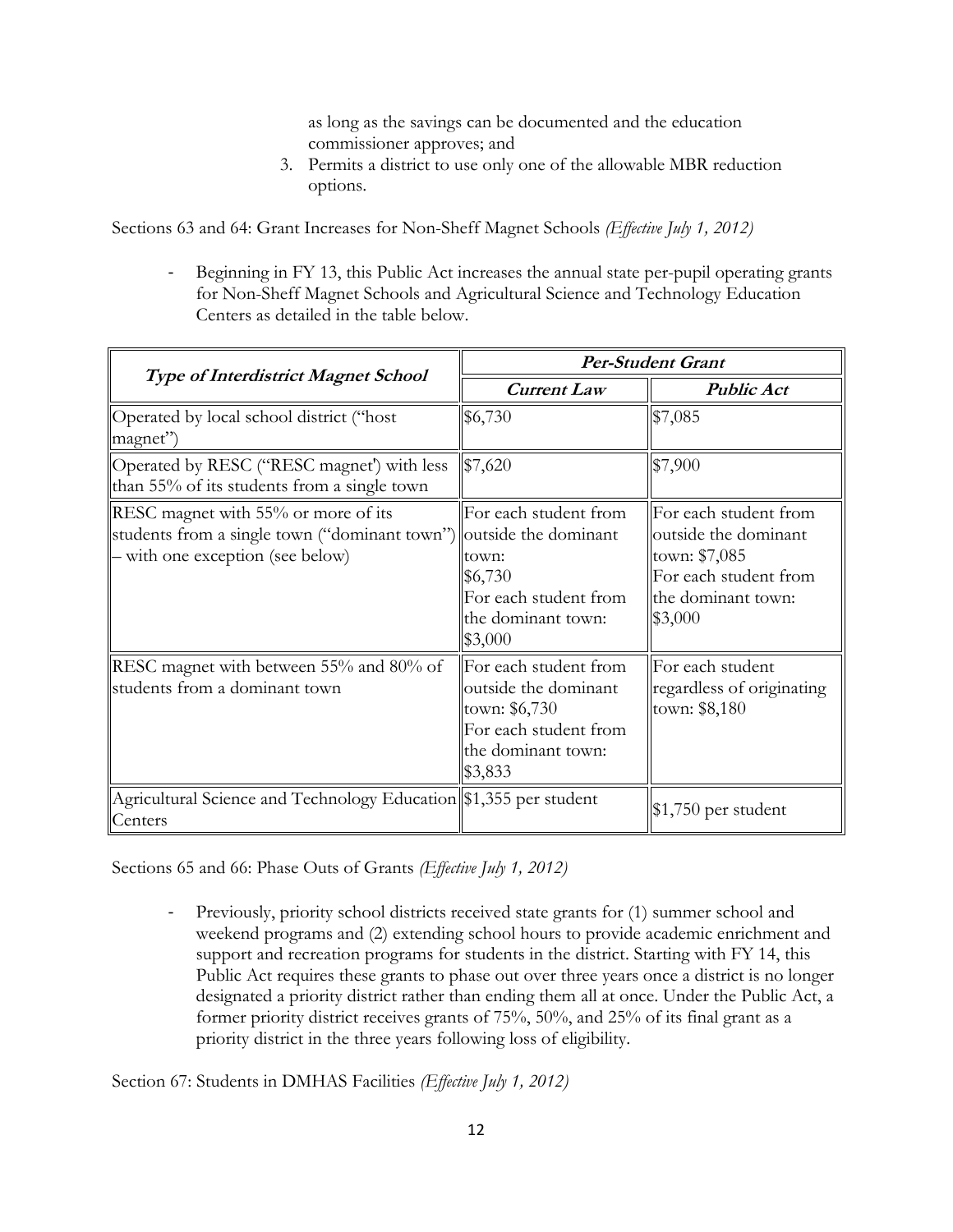- The Department of Mental Health and Addiction Services (DMHAS) must provide regular and special education services to eligible residents in its facilities. The Public Act transfers the responsibility for paying for these costs from SBE to DMHAS. It also makes a conforming change to eliminate a requirement that SBE pay for the costs in two installments.

#### Section 68: Bloomfield Magnet School Exemption *(Effective from passage)*

- The Public Act extends for an additional year, through FY 12, an exemption for the Big Picture Magnet School, an approved interdistrict magnet school operated by Bloomfield, from statutory student diversity requirements for interdistrict magnet schools. These requirements (1) limit the number of students from any of the school's participating towns to 75% of its total enrollment and (2) specify that students of racial minorities must comprise at least 25% but no more than 75% of a school's student body.
- The Public Act's exemption allows the school to continue receiving a state magnet school operating grant in FY 12. Starting July 1, 2012, the school must reopen as The Global Experience Magnet School under an operation plan approved by the education commissioner. For purposes of meeting diversity requirements for interdistrict magnet schools, the Public Act specifies that the school is considered to have begun operating as of that date, thus, by law, giving it until its second year of operation to meet the desegregation requirements of the *Sheff v. O'Neill* settlement. The education commissioner can grant an extension for one additional year

Sections 69-87: Technical High School System *(Effective July 1, 2012)*

- Creates a new 11-member governing board for the regional vocational-technical system
	- o 4 Executives of Connecticut-based employers appointed by the Governor;
	- o 5 members appointed by the SBE; and
	- o Commissioners of Economic and Community Development and the Department of Labor Governor appoints the Chairperson, who serves as a nonvoting ex-officio member of the SBE, increasing SBE membership to 14.
- Requires the governing board and the Commissioner to make a joint recommendation to the SBE for appointment of the CTHSS Superintendent.
- Changes the name of the regional vocational-technical (V-T) schools to the Connecticut Technical High School System (CTHSS).

Section 88: SDE Website Information *(Effective July 1, 2012)*

- The Public Act requires SDE to annually make the following information available on its website:
	- o the statewide performance management and accountability plan required by the amended school accountability law;
	- o a list of schools ranked from lowest to highest by SPI;
	- o the formula and method the department used to calculate each school's SPI; and
	- o The alternative versions of the formula used to calculate school subject indexes for non-elementary grades.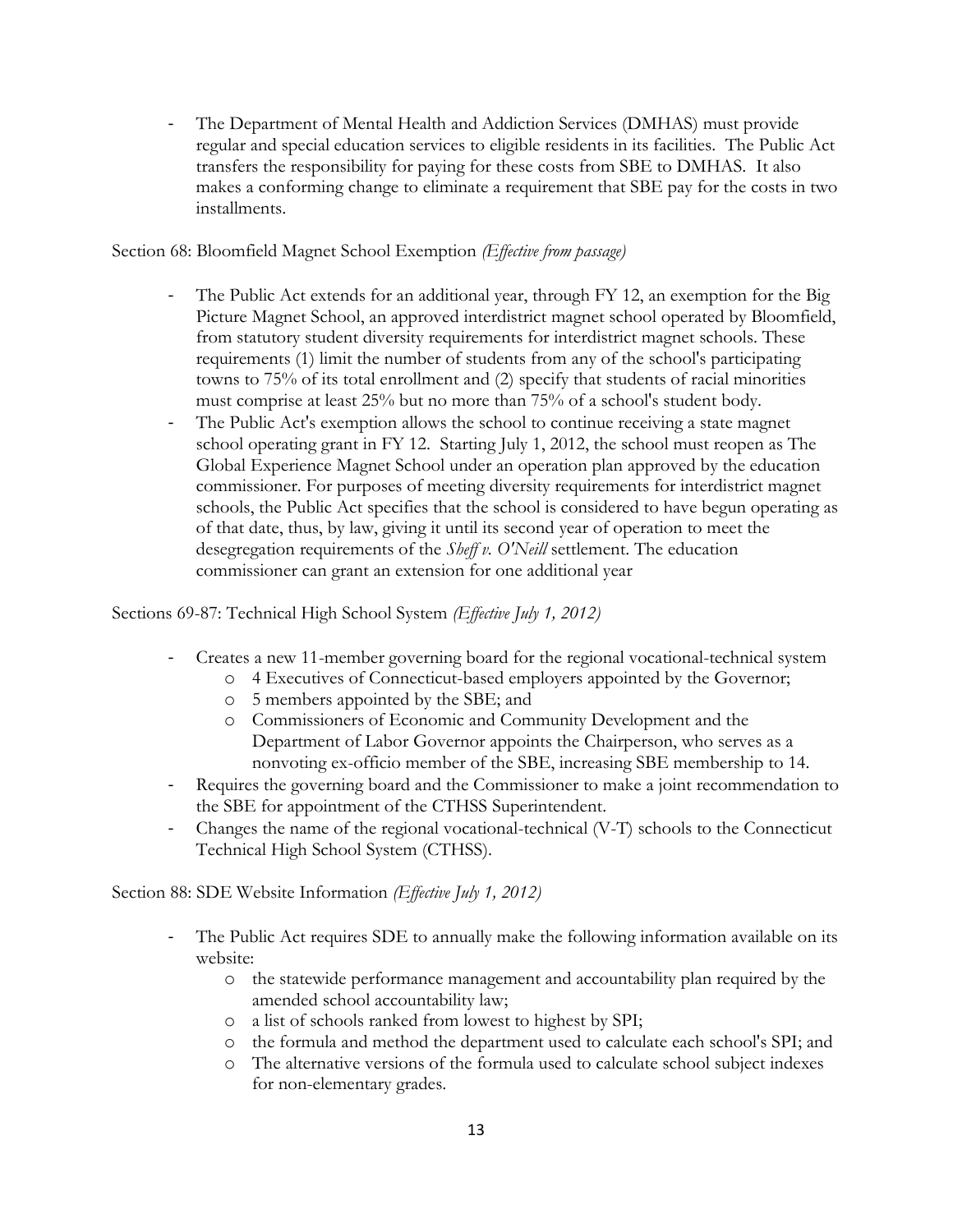Section 89: Intensive Reading Instruction Program *(Effective July 1, 2012)*

- The commissioner will develop an intensive reading instruction program focused on improving student literacy in Grades K-3.
- The commissioner will select 5 elementary schools that are (1) located in an educational reform district, (2) among the lowest 5% of elementary schools in school performance indices, or (3) participating in the Commissioner's Network to participate in the reading program this school year, with additional schools added in subsequent years

Section 90: Minority students in special education *(Effective July 1, 2012)*

- The Public Act requires SDE to identify school districts that disproportionately and inappropriately identify minority students as requiring special education due to reading deficiencies. It requires these districts to submit annual reports to SDE describing their plans to reduce the misidentification of minority students by improving reading assessments and interventions for Grades K-3 students.
- The Public Act also requires SDE to study the plans and strategies the districts use that demonstrate improvement in this area. The SDE study must examine the correlation between improvements in teacher training in the science of reading and the reduction in misidentification of students requiring special education services.

#### Section 91 – 96: Early Literacy *(Effective July 1, 2012)*

- By July 1, 2013, SDE will develop a coordinated statewide reading plan for student in Grades K-3. The plan will include:
	- o the alignment of reading standards, instruction, and assessments for Grades K-3 students;
	- o teachers use of student progress data to adjust and differentiate instruction to improve student reading success;
	- o the collection of information about each student's reading background, level, and progress for teachers to use to assist in a student's transition to the next grade level;
	- o an intervention for each student who is not making adequate reading progress to help the student read at the appropriate grade level;
	- o enhanced reading instruction for students reading at or above their grade level;
	- o reading instruction coordination between parents, students, teachers, and administrators at home and school;
	- o school district reading plans;
	- o parental involvement by providing parents and guardians with opportunities to help teachers and school administrators to (a) create an optimal learning environment and (b) receive updates on their student's reading progress;
	- o teacher training and reading performance tests to be aligned with teacher preparation courses and professional development activities;
	- o incentives for schools that demonstrate significant student reading improvement;
	- o research-based literacy training for early childhood care and education providers and instructors working with children birth to age five; and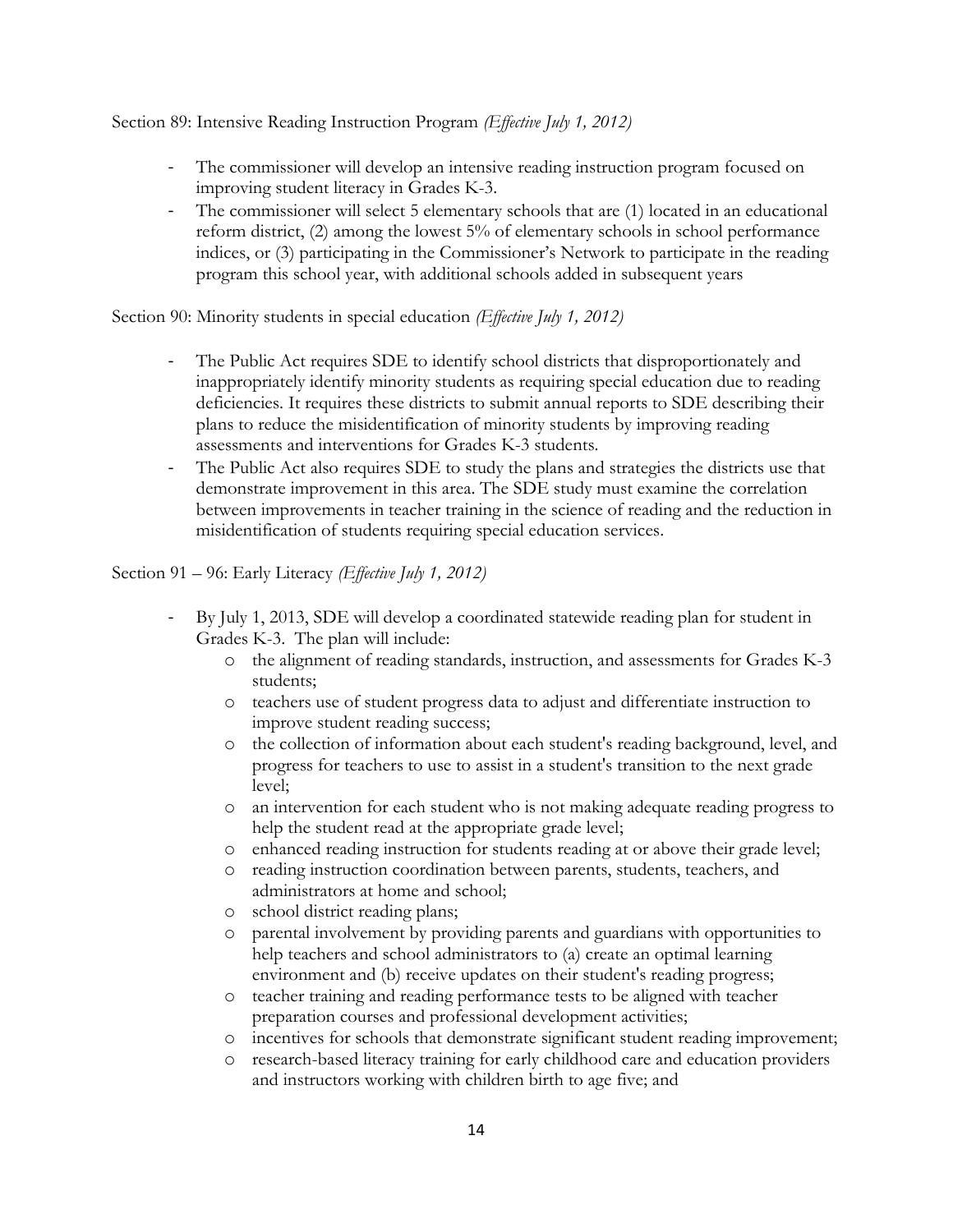- o Reading instruction alignment with the common core state standards that the SBE sets.
- Starting in 2013, all certified teachers with the comprehensive special education or remedial reading and language arts endorsements must pass the reading instruction test
- The Public Act also requires the Commissioner to establish an incentive program for schools that increase by 10% the number of students who meet reading goals on Connecticut mastery tests, and demonstrate the methods and instruction the school used to achieve those results
- The Public Act also requires SDE to work with the Board of Regents for Higher Education to design a preliteracy course
- The Public Act also requires SDE to collaborate with the Governor's Early Care and Education Cabinet to develop an information-sharing system between preschool and kindergarten programs about children's proficiency in oral language and pre-literacy

Section 97 – Repeals obsolete provisions of current law *(Effective July 1, 2012)*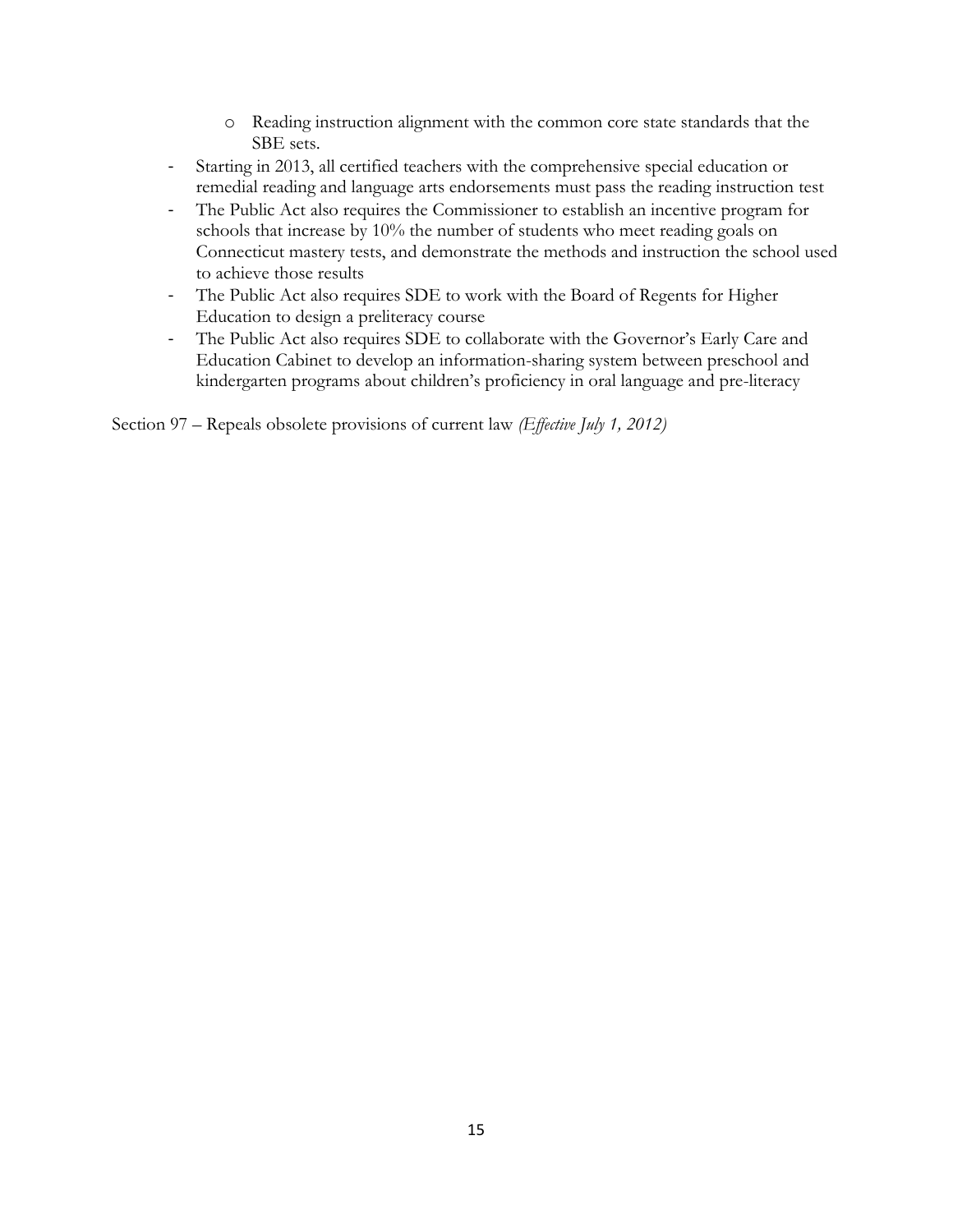## -Part Two-**Other Public Acts Affecting Education**

# **P.A. 12-40: An Act Concerning College Readiness and Completion** *(effective July 1, 2012)*

- Requires institutions defined in statute as "public institutions of higher education", beginning by the 2014 fall semester, to offer certain students remedial support embedded with the corresponding entry level course in a college-level program.
- Requires public high schools and public institutions of higher education to align their curricula by the fall semester of 2016. The alignment must enable the successful completion of high school mathematics and language arts curricula, as described in Connecticut's Common Core State Standards, to be the indicator of college readiness. Public institutions of higher education may use available evaluation instruments to assess the college readiness of adults enrolling in higher education after spending time in the workforce.
- Beginning by the 2014-15 school year, the Act requires the Board of Regents for Higher Education (BOR), in consultation with the P-20 Council, to ensure that public institutions of higher education work with the state Department of Education and local and regional school districts to use available evaluation methods to assess eighth and tenth grade students' college readiness and share the results with students, parents or legal guardians, and schools.

# **P.A. 12-43: An Act Concerning FMLA for certain Municipal Employees** *(effective upon passage)*

- This Public Act reduces the number of work hour's school paraprofessionals in educational settings need to qualify for family and medical leave benefits.
- The Act requires boards of education to provide benefits equal to those provided by the federal FMLA to paraprofessionals who have been employed by the board for at least 12 months and worked at least 950 hours for the board during the 12 months prior to taking the benefit. This is a reduction from the 1,250 currently required. It similarly reduces the work requirement, from 1,250 to 950 hours, for the paraprofessionals to request leave to serve as an organ or bone marrow donor.
- The Act requires the labor commissioner to adopt implementing regulations and specifies that the paraprofessionals cannot begin accruing the necessary 950 hours before then.

# **P.A. 12-50: An Act Concerning Requirements for Early Childhood Educators** *(Effective July 1, 2012)*

- Prior to this legislation, educators could meet early childhood requirements by, among other things, earning a degree or credential in certain programs from an institution accredited by the BOR. The Public Act instead requires institutions to be accredited by BOR or the SBE and to be regionally accredited.
- Under the law, individuals who hold bachelor's degrees and are who, on or before June 30, 2015, are employed as teachers in applicable programs and meet the qualification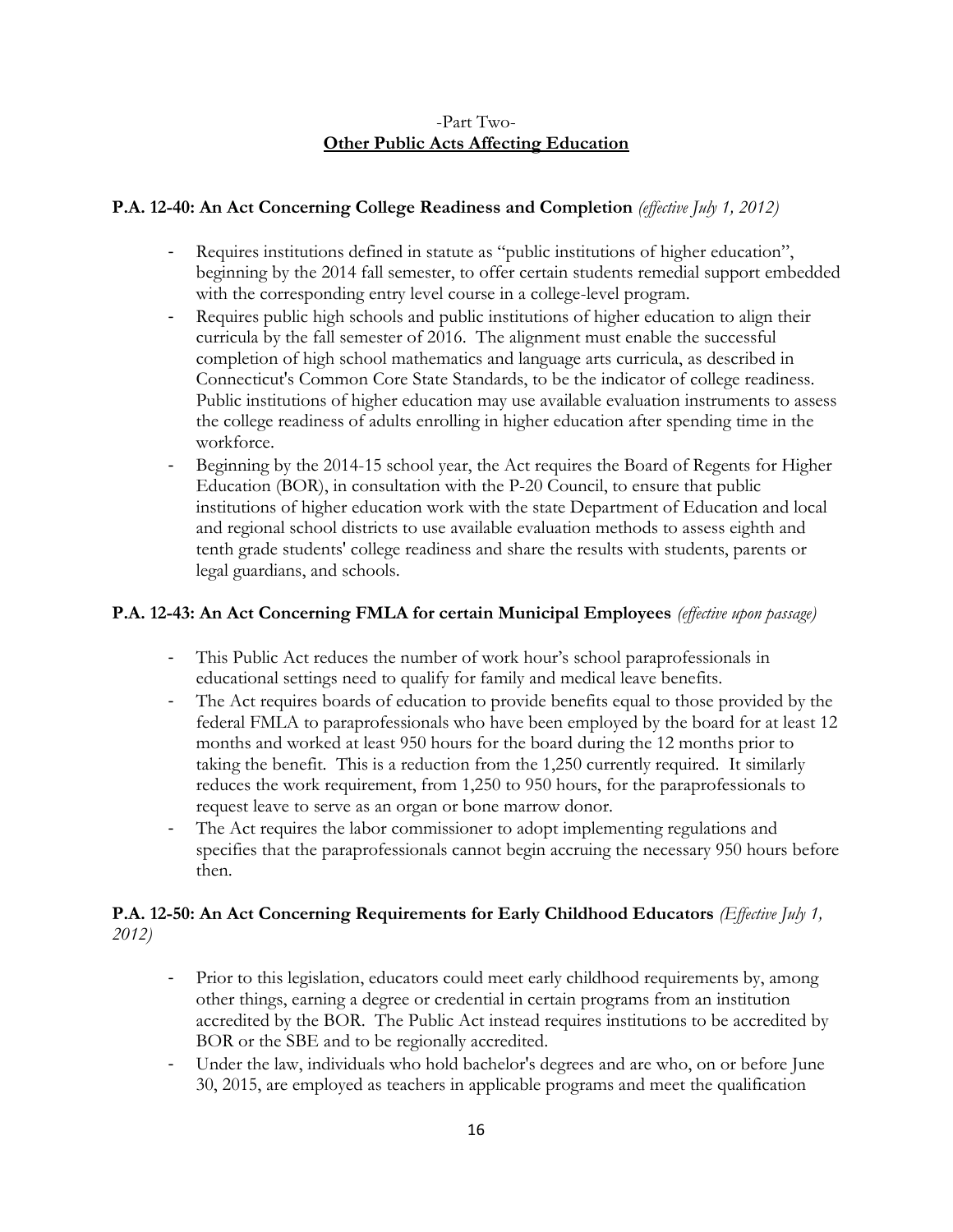requirements in effect until June 30, 2015, are exempt from the requirements that take effect on July 1, 2015, and July 1, 2020.

- The Public Act provides that any individual who terminates employment with an early childhood program and accepts a teaching position at another early childhood education program accepting state funds for spaces associated with such program's child day care program or school readiness program shall submit documentation of his/her progress toward meeting the staff qualification requirements for early childhood educators.
- The current law allows the education commissioner to use up to \$500,000 in unexpended school readiness funds from each fiscal year in the subsequent fiscal year to help early childhood education programs' staff members meet the qualification requirements. The Act requires individual staff members, rather than school readiness programs, to apply for unexpended funds and requires the education commissioner to determine the manner of application. It also requires SDE, rather than the local school readiness program, to provide the assistance to staff members. In awarding assistance, SDE must give preference to staff members attending a BOR- or SBE-accredited institution that is also regionally accredited.

## **PA 12-59: An Act Concerning Technical Revisions to the Education Statutes** *(effective upon passage)*

- Makes technical revisions to the education Statutes.

#### **PA 12-63: An Act Concerning Teacher Certification** *(effective July 1, 2012)*

- This Act changes the elementary education endorsement. Endorsements granted on or after July 1, 2013 will be for Grades 1-6, rather than Grades K-6. To teach kindergarten, a teacher must obtain an early childhood nursery through grade three endorsements. Elementary education endorsements issued before that date continue to be valid for teaching kindergarten.
- Generally, under the Act, elementary education endorsements issued on or after July 1, 2013 are valid only for grades one through six. However, endorsements issued between July 1, 2013 and July 1, 2017, will be valid for K-6, provided the recipient successfully completes a teacher preparatory program for elementary education to which he/she was admitted no later than the start of the fall 2012 semester.

### **P.A. 12-83: An Act Concerning Payment of Wages for Employees of a Private School in the State** *(effective upon passage)*

- This Public Act permits three specific private institutions to negotiate with their respective employee unions for a different wage payment schedule than the weekly payment required under previous legislation. The institutions referred to as "state-aided institutions," are the American School for the Deaf, Connecticut Institute for the Blind, and Newington Children's Hospital.
- The Public Act adds these institutions to an existing provision that allows boards of education to negotiate different payment schedules.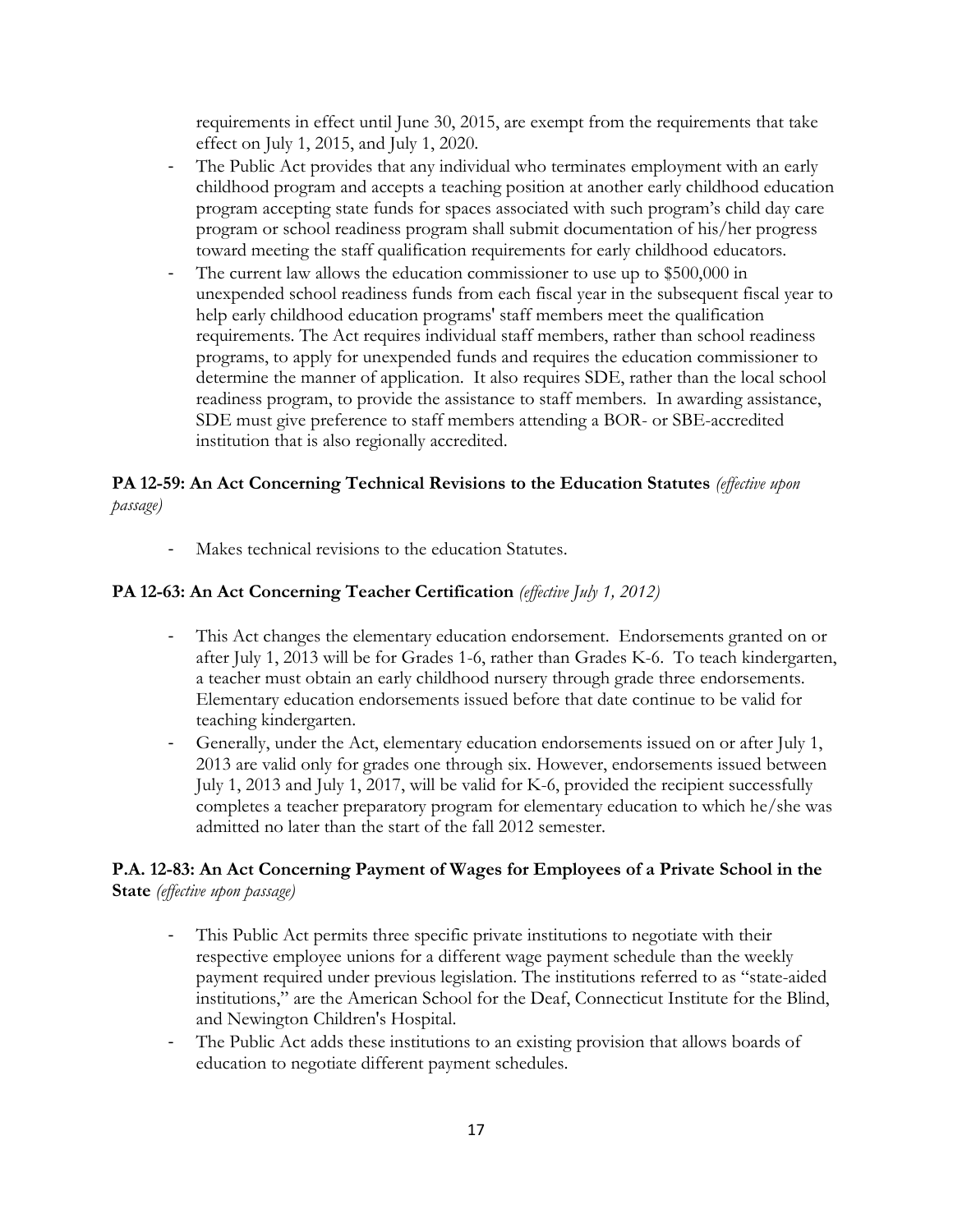## **P.A. 12-88: An Act Concerning the Reporting of Children Placed in Seclusion** *(effective July 1, 2012)*

- Prior to this legislation, each local or regional school board, institution, and facility that provides direct care, education or supervision to persons at risk must record each instance when physical restraint or seclusion is used on a child and the nature of the emergency that necessitated the action; and include the information in an annual compilation for the state. This Act maintains these requirements for institutions or facilities providing direct care, education or supervisions of persons at risk, but imposes additional requirements on Boards of Education. Specifically, boards of education must now specify whether the use of seclusions was in accordance with an individualized education program or whether the use of physical restraint or seclusions was an emergency. The nature of any such emergency must be specified as well.
- Under this Act, the entities utilizing restraint or seclusion are also required, rather than given the option, to report to the SBE any instance in which the use of a restraint or seclusion results in the person's physical injury.
- The Public Act requires, rather than allows, the SBE to review these compilations and provide annual summaries identifying the frequency with which restraints and seclusion were used. Such summary must now specify, among other things, whether the use of seclusion was in accordance with an IEP or whether the physical restraint or seclusion was an emergency.
- The SBE must submit the summary report, by February 15, 2013, and by December 15 of each year thereafter, to the select committee of the General Assembly having cognizance of matters relating to children.

#### **P.A. 12-107: An Act Concerning Benefits for Surviving Spouses Under the Teachers' Retirement System** *(effective upon passage and applicable with respect to members who died on or after January 1, 2008)*

- Expands the benefit options available to the surviving spouse of a teacher in the Teachers' Retirement System (TRS) who did not name his or her spouse as the sole designated beneficiary.
- The Public Act allows the surviving spouse of a TRS member to choose the following options in the settlement of the retirement account if the member at the time of death was eligible for a retirement benefit, and had not filed a waiver of the co-participant option:
	- o Monthly 100% co-participant benefit; or
	- o Lump sum refund of the member's accumulated contributions plus credited interest.
- The Act allows the surviving spouse of a teacher who failed to name his or her spouse as the sole designated beneficiary the same benefit options available to those surviving spouses who were named sole designated beneficiary.

# **P.A 12-114: An Act Concerning Domestic Violence** *(effective October 1, 2012)*

- The Public Act requires court clerks, at a domestic violence victim's request, to send a copy of a restraining order, including those issued ex parte (without a court hearing) or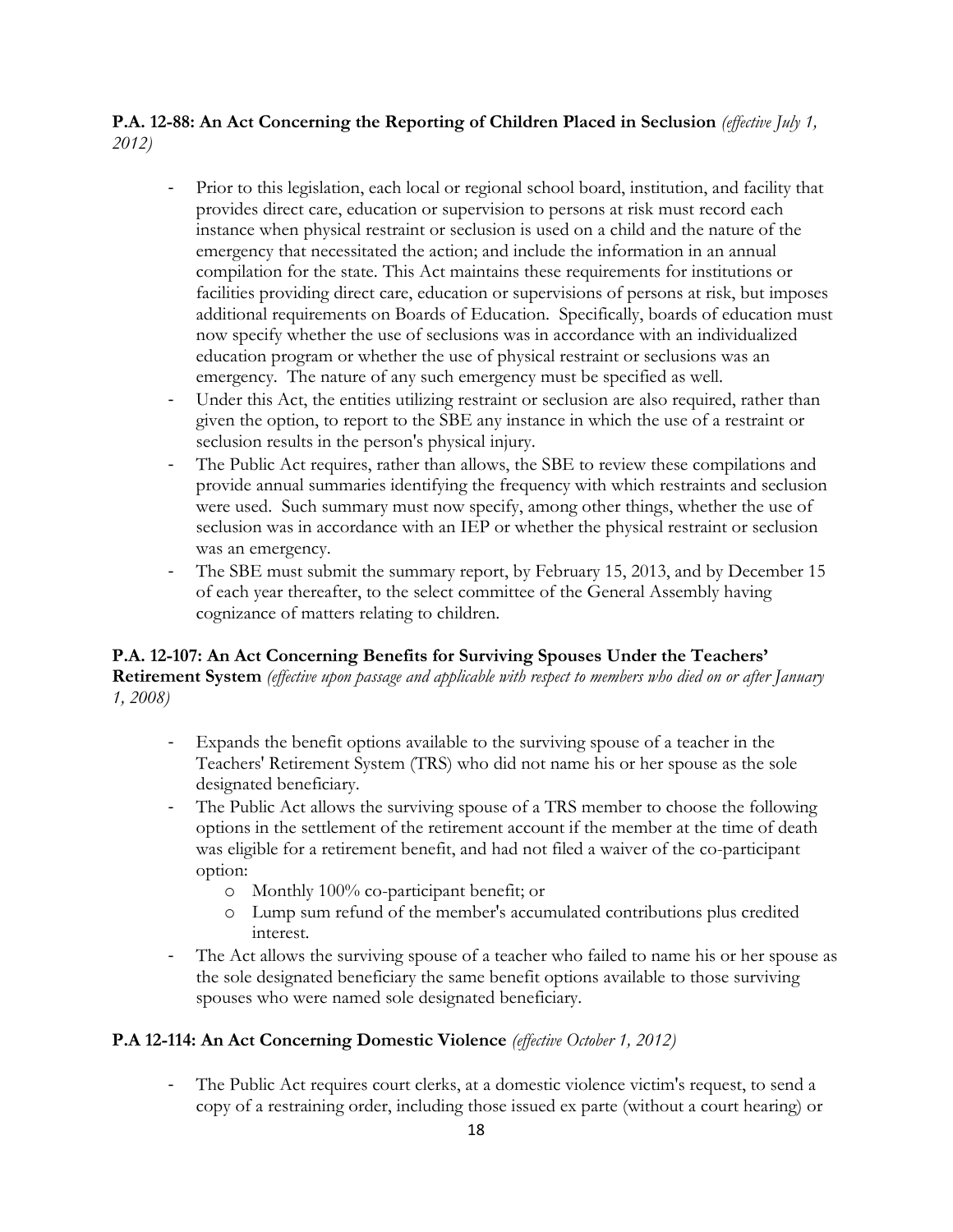its contents to any educational institution the victim attends, including a public or private elementary or secondary school; regional vocational technical school; or institution of higher education, including its president and any special police force. *(Section 1)*

## **P.A. 12-120: An Act Concerning Minor Revisions to the Education Statutes**

- requires regional education service centers (RESCs) that arrange for criminal background checks of school personnel to retain fingerprints and other identifying information for four years; *(effective from passage)*
- limits enhancement grants to youth service bureaus (YSBs) to the amount appropriated for the grants and requires proportional grant reductions if the total youth service bureau grants for a given year exceeds the amount appropriated for such grants for such year; *(effective July 1, 2012)*
- updates and broadens the duties of school medical advisors; *(effective July 1, 2012)*
- allows Three Rivers Community College to operate an interdistrict magnet school and receive state magnet school grants; *(effective July 1, 2012)*
- gives the Hartford school district, as the successor operator of Great Path Academy magnet school on behalf of Manchester Community College (MCC), the same state operating grants and allows it to charge sending districts the same tuition as its predecessor; *(effective from passage)*
- makes changes to conform with laws enacted or taking effect in 2011, including those relating to school construction, responsibility for early childhood programs, school breakfast program eligibility, and an increase in the high school dropout age; *(effective from passage)*
- expands and revises the membership of the Special Education and Head Start advisory councils; *(effective from passage)*
- changes deadlines and other requirements for certain education-related reports;
- expressly requires the State Department of Education (SDE) to administer the Even Start Family Literacy Program; *(effective from passage)* and
- makes other minor and technical changes and eliminates obsolete language *(effective from passage)*

# **P.A. 12-154: An Act Concerning Manufacturing Internships** *(effective July 1, 2012)*

- The Public Act allows minors to work in hazardous duty jobs while participating in a manufacturing or mechanical internship in any manufacturing or mechanical establishment. It defines an internship as supervised practical training of a high school student or recent high school graduate that includes curriculum and workplace standards approved by the departments of Labor (DOL) and Education (SDE).

## **P.A. 12-173: An Act Concerning Individualized Education Programs and Other Issues Related to Special Education** *(effective July 1, 2012)*

- Notification and Information Prior to PPT Meeting
	- o The Public Act requires a school district responsible for providing special education to offer to meet with the student's parent, guardian, pupil or surrogate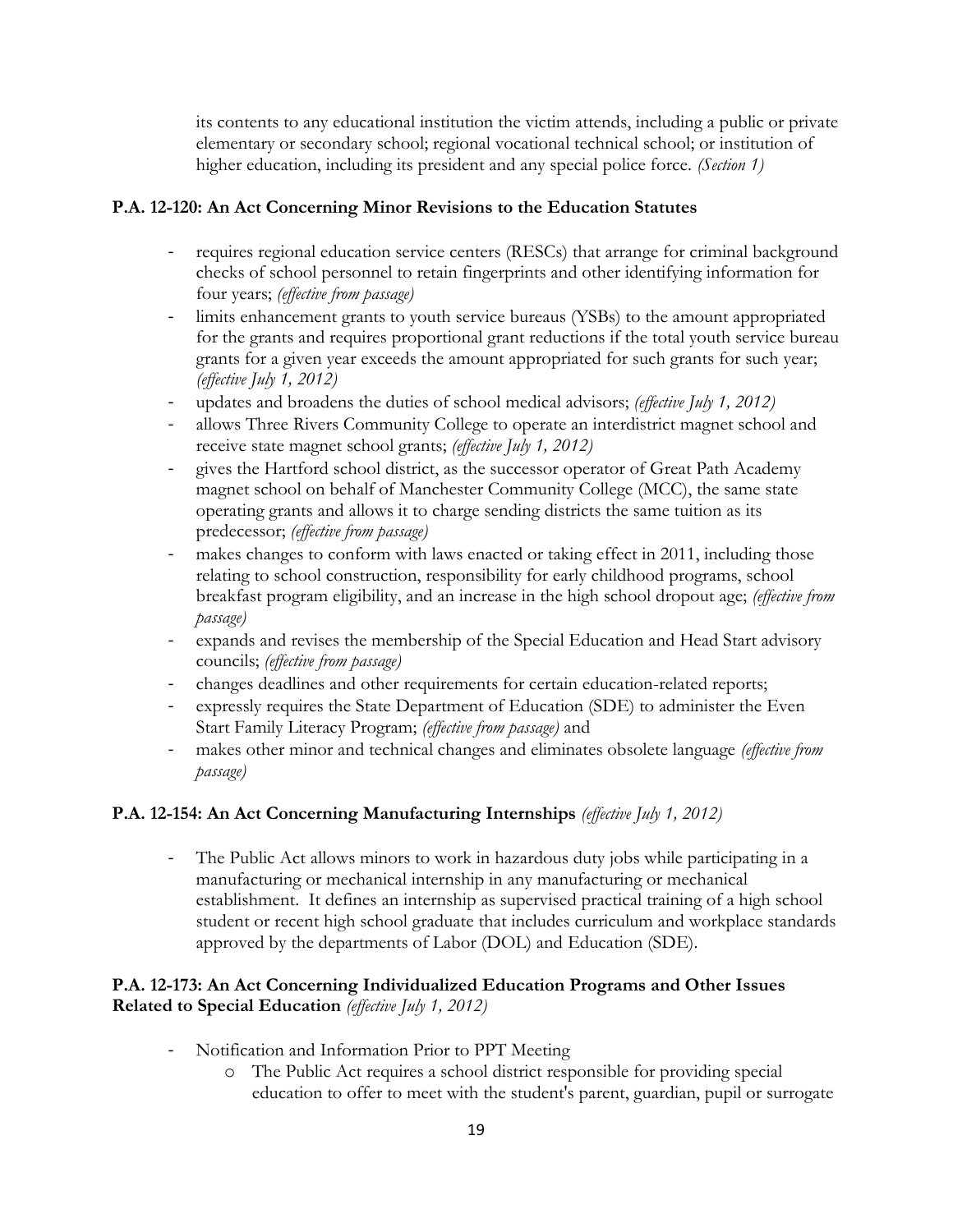parent ("parent") upon the parents' request, after the student has been assessed for possible placement in special education and before the PPT meets. The sole purpose of the meeting is to discuss the PPT process and any concerns the parent has about the student.

- o The Public Act specifies that the parents must be given the opportunity to meet with a PPT member designated by the school board before the referral PPT meeting at which the student's assessments and evaluations will be discussed for the first time. This applies to students under evaluation for possible placement in special education.
- o The Public Act also requires school boards, upon the request of parents, to provide them with copies of the assessment and evaluation results used to determine special education eligibility at least three school days before the referral PPT meeting at which the assessments will be first discussed.
- o The Public Act requires the school district to provide parents with any SDE information and resources relating to IEPs as soon as a child is identified as requiring special education.
- Teacher Certification and Training Requirements for Special Education
	- o The Public Act requires teacher certification preparation, in-service training, and professional development programs to include expanded instruction and training regarding implementing IEPs. It requires:
		- 1. certification preparation programs to include instruction on implementing IEPs as they relate to special education and related services;
		- 2. districts, as part of required in-service training options for certified personnel, to offer information on implementing student IEPs; and
		- 3. special education teachers, as part of their required 90 hours of professional development every five years, to complete at least 10 hours of training on implementing student IEPs and communicating IEP procedures to parents or guardians of special education students.
- Special Education Excess Cost Grant
	- o The Public Act requires that, starting with FY 13, the state special education excess cost grant for the child goes to the district in which the child would otherwise be attending school (i.e., the "nexus district"), if the nexus district pays the child's tuition to the local or regional board of education of the school of origin. The excess cost grant also goes to the nexus district in cases where that district placed the child in a private school or regional education special education facility before DCF removed the child from his or her home and the child continues to attend the prior placement. The excess cost grant goes to the district where the student is living if the nexus district cannot be identified (which may be the case when a child is new to Connecticut).
- Deaf and Hearing Impaired Students *(effective from passage)*
	- o The Public Act requires any IEP for a child identified as deaf or hearing impaired to include a language and communication plan developed by the child's PPT.
	- o It requires the plan to address:
		- 1. The child's primary language or mode of communication;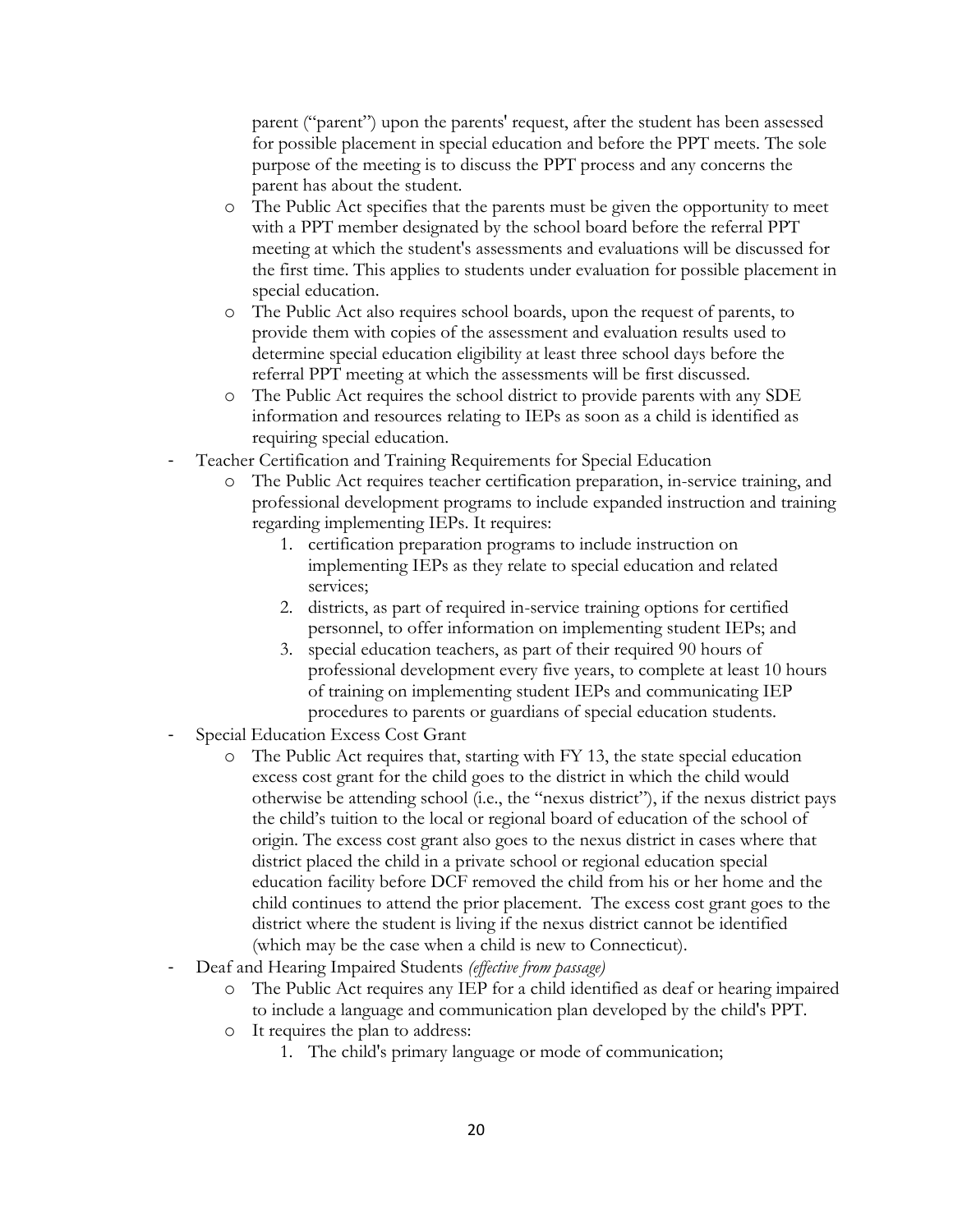- 2. Opportunities for direct communication between the child and his or her peers and professional personnel in the child's primary language or mode of communication;
- 3. Educational options available to the child;
- 4. The qualifications of teachers and other professional personnel administering the plan for the child, including their proficiency in the child's primary language or mode of communication;
- 5. The accessibility of academic instruction, school services and extracurricular activities to the child;
- 6. Assistive devices and services for the child; and
- 7. Communication and physical environment accommodations for the child.

## **P.A. 12-197: An Act Concerning Various Revisions to Public Health Statutes** *(effective October 1, 2012)*

- Previously, students had to submit a certificate from a physician to be excused from a physical exercise requirement. Under this Act, that certification may now come from an Advanced Practice Registered Nurse (APRN). An APRN may also now certify that a student has received appropriate vaccinations. *(Sections 22 and 23)*

## **P.A. 12-198: An Act Concerning the Administration of Medicine to Students with Diabetes, the Duties of School Medical Advisors, the Inclusions of CPR and AED Training on the Public School Curriculum and Physical Exercise During the School Day** *(July 1, 2012, except for the provisions relating to students with diabetes and plans for students with glycogen storage disease, which are effective on passage)*

- Students with Diabetes
	- o Blood Glucose Self-Testing
		- 1. Previously, school boards were required to let diabetic students test their own blood glucose levels in school if a physician's or APRN's written order states the student needs to self-test and is capable of doing so.
		- 2. This Public Act eliminates the authority of an APRN to give the written order, and provided the child has a note from a parent and physician's written order, bars a school district from limiting the times when, and locations where, such a student on school grounds can carry out the tests.
	- o Administering Emergency Glucagon
		- 1. The Public Act requires a school nurse or school principal to select a qualified school employee to, under certain conditions, give a glucagon injection to a student with diabetes who may require prompt treatment to protect him or her from serious harm or death. The nurse or principal must have written authority from the student's parent or guardian and a written order from the student's Connecticut-licensed physician. Under the Public Act, such injections are given through an injector or injectable equipment used to deliver an appropriate dose of glucagon as emergency first aid response to diabetes.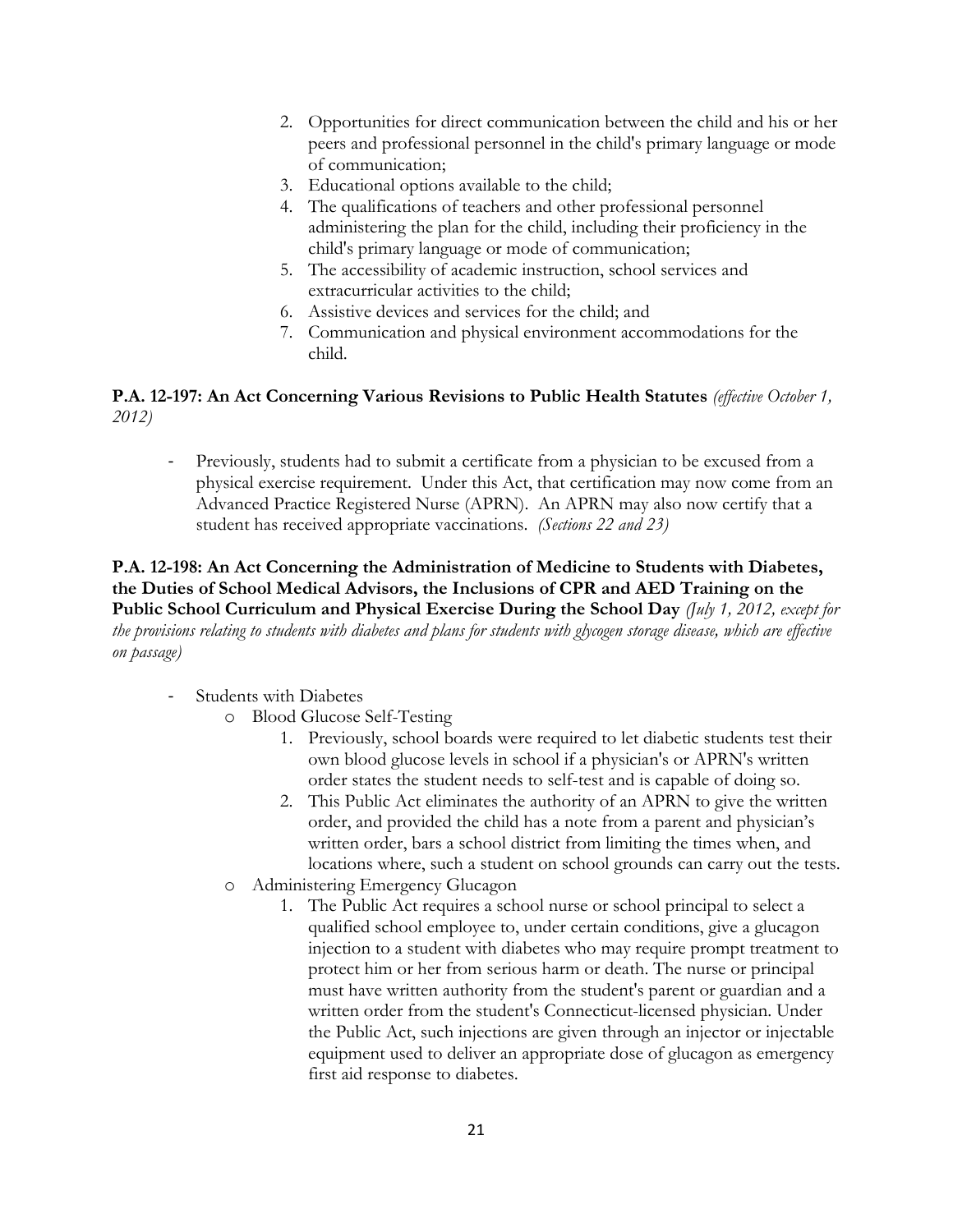- 2. Under the Public Act, the school nurse or principal may select any of the following as qualified school employees: a principal, teacher, licensed athletic trainer, licensed physical or occupational therapist employed by the school board, coach, or school paraprofessional. Such employees may administer the injections only if the:
	- School nurse is absent or unavailable;
	- Employee has completed any annual training in how to administer glucagon injections that the school nurse and medical advisor require;
	- Nurse and medical advisor attest, in writing, that the employee has done so; and
	- Employee voluntarily agrees to the selection.
- 3. The school nurse must provide general supervision to the qualified employee.
- o The Public Act also addresses immunity to civil damages as a result of these cases.
- Students with Glycagon Storage Disease
	- o SDE, in conjunction with the Department of Public Health (DPH) must develop guidelines for managing students with life-threatening food allergies and make them available to boards of education. This Public Act extends the guidelines to cover glycogen storage disease. It requires the departments to make the additional guidelines available to school districts by July 1, 2012.
	- o The additional guidelines must include:
		- 1. education and training for school personnel on managing students with life-threatening glycogen storage disease, including training in how to provide food or dietary supplements; and
		- 2. the process for developing individualized health care and glycogen storage disease action plans for every student with the disease that include provision of food or dietary supplements to a student with the disease by (a) the school nurse or (b) any school employee approved by the nurse.
	- o Such plans must allow the student's parent or guardian or any person they designate to provide food or dietary supplements to a student with the disease on school grounds during the school day.
	- o By August 15, 2012, school boards must implement a plan, based on the guidelines, for students with glycogen storage disease enrolled in schools in their jurisdictions.
	- o The Public Act also covers immunity from liability for parties involved in these cases.
- The Public Act also updates the duties of a school medical advisor.
	- o It eliminates requirements that advisors (1) examine referred students, teachers, and other school staff; (2) make sanitary inspections of school buildings; (3) help enforce the Public Health Code or town sanitary regulations by deciding when students and school staff who are, or are suspected to be, sick must be excluded from, or may return to, school; and (4) interpret to school nurses and teachers factors relating to controlling communicable diseases.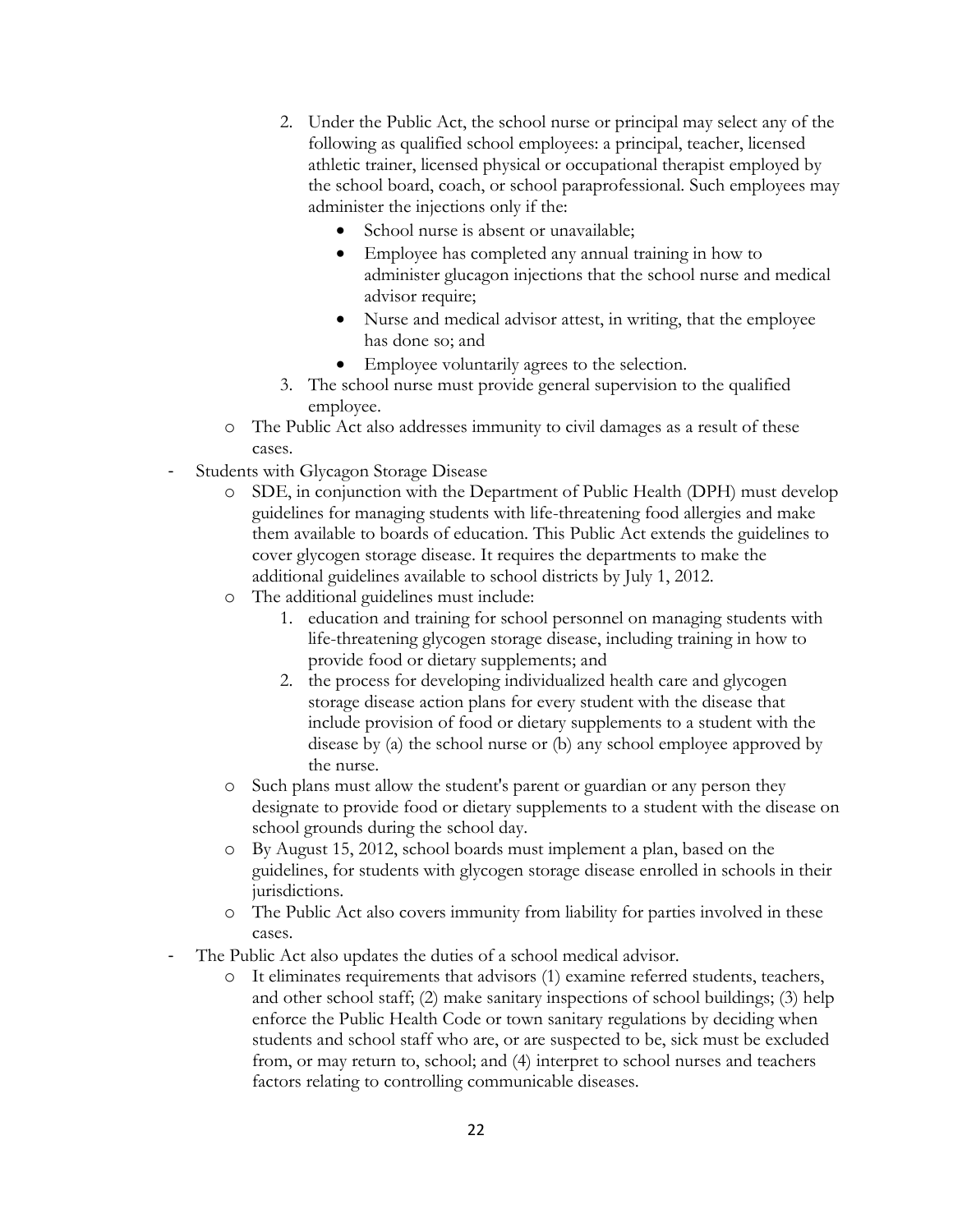- o Instead, it requires advisors to work with their appointing school boards and the local boards of health or health departments for their school districts to:
	- 1. Plan and administer each school's health program,
	- 2. Advise on school health services,
	- 3. Consult on school health environments, and
	- 4. Perform other duties as agreed between the advisor and his or her appointing school board.
- The Public Act also establishes a requirement that all students Grades K-5 be provided with 20 minutes of physical exercise during the school day.
- The Public Act also requires the SBE to make available curriculum and other material to help school districts offer training to students in cardiopulmonary resuscitation (CPR) and the use of automatic external defibrillators (AEDs)

## **P.A 12-206: An Act Concerning the use by State Employees of Services Provided by CT Technical High School System Students** *(effective July 1, 2012)*

- With certain exceptions, the state Code of Ethics prohibits public officials, state employees, their immediate family members, and businesses with which they are associated from entering into a state contract valued at \$100 or more, unless the contract is awarded under standard and transparent bidding procedures.
- This Public Act authorizes public officials, state employees, their immediate family members, and businesses with which they are associated to contract with the regional vocational-technical (V-T) school system for its students to perform services in conjunction with their vocational, technical, or technological education and training. It requires the superintendent of the regional V-T system to establish an open and transparent process for reviewing any such contract.

# **Special Act 12-3: An Act Concerning Teacher Preparation** *(effective July 1, 2012)*

- The SBE, in consultation with the BOR and the University of Connecticut, shall study issues concerning teacher preparation and report to the General Assembly not later than April of 2013.
- Issues to study include, but are not limited to, requiring
	- o student teaching in the first year of a preparatory program, including work with special education and gifted students,
	- o any candidate entering a program of teacher preparation to possess a minimum cumulative grade point average of 3.00,
	- o students to meet academic requirements in the subject area they plan to teach, and
	- o institutions of higher education annually providing each candidate with information regarding subject and geographic areas in which a teacher shortage exists.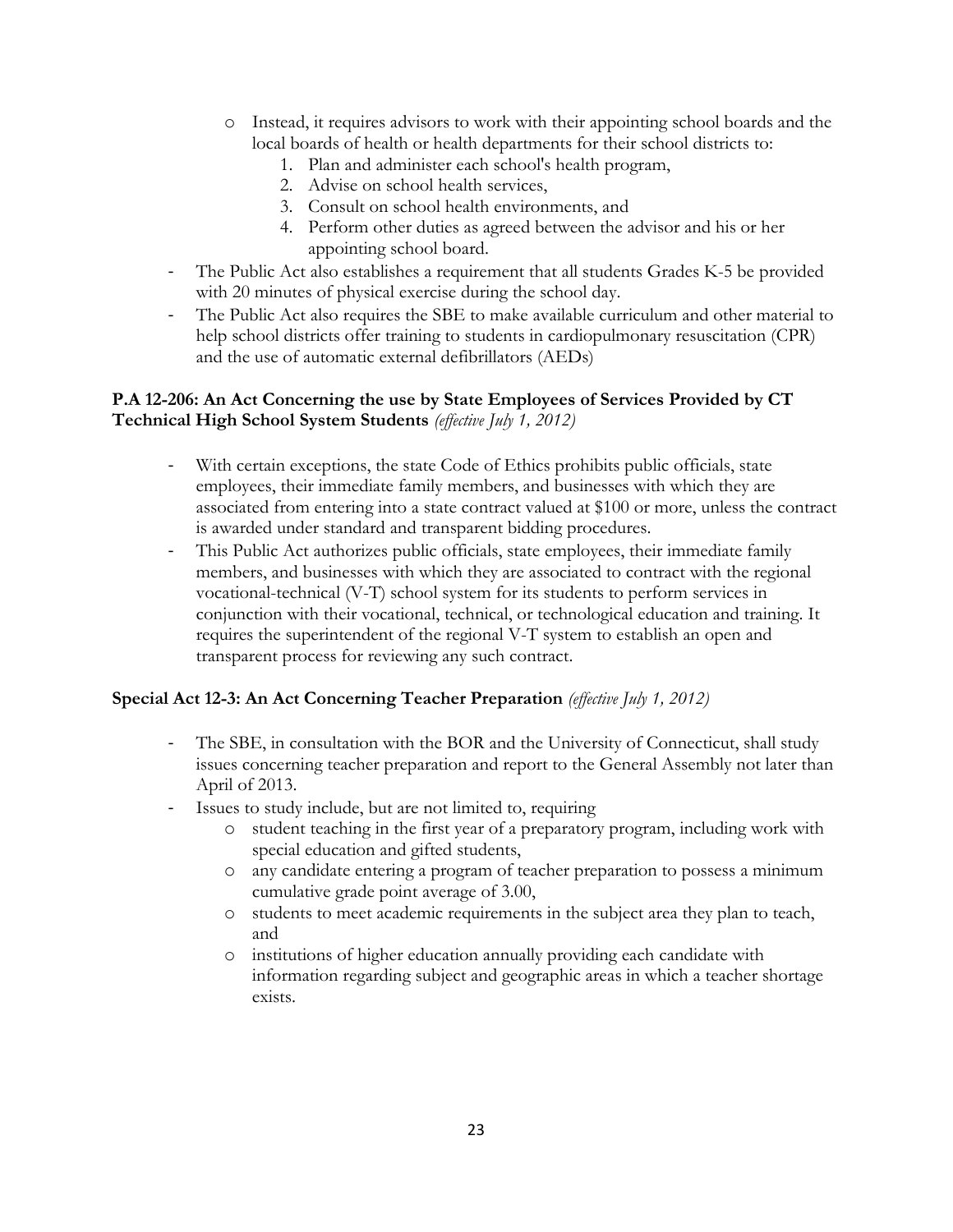### -Part Three-**Budget and Bond-Related Public Acts Affecting Education**

## **P.A. 12-104: An Act Making Adjustments to State Expenditures and Revenues for the Fiscal Year ending June 30, 2013** *(effective July 1, 2012)*

- Makes general fund appropriations to state agencies and programs, including SDE, for 2012-13 fiscal years. Sections 17 and 35 affect the SDE.
- The budget also includes significant money to support the education reform legislation:

| <b>State Department of Education (SDE) New Funding</b><br><b>Initiatives</b> | Amount \$<br>(in millions) |
|------------------------------------------------------------------------------|----------------------------|
| Education Cost Sharing (ECS)                                                 | 50.0                       |
| <b>Charter Schools</b>                                                       | 8.1                        |
| Commissioner's Network                                                       | 7.5                        |
| Early Childhood (School Readiness Slots)                                     | 6.8                        |
| Magnets                                                                      | 4.7                        |
| <b>Talent Development</b>                                                    | 3.5                        |
| School Readiness Quality Enhancement                                         | 3.0                        |
| K-3 Reading                                                                  | 2.7                        |
| Various Initiatives                                                          | 2.2                        |
| Sheff                                                                        | 2.0                        |
| <b>Family Resource Centers</b>                                               | 1.9                        |
| Vocational Agriculture                                                       | 1.4                        |
| <b>TOTAL</b>                                                                 | 93.8                       |

 Various Initiatives includes the following: \$455,000 for a Grades K-8 science program; \$450,000 for wrap-around services; \$100,000 for regional cooperation; \$200,000 for new or replicated schools; \$500,000 for a Bridges to Success program; \$42,000 for youth service bureaus; \$200,000 for a school health coordinator pilot; and \$250,000 for a parent university.

*(Source: OFA Budget Highlights)*

**P.A. 12-179: An Act Concerning the Authorization of State Grant Commitments for School Building Projects** *(effective from passage)*

- This Public Act includes the school construction priority list as developed by the Department of Construction Services

## **P.A. 12-189: An Act Authorizing and Adjusting Bonds of the State for Capital Improvements, Transportation and Other Purposes** *(effective July 1, 2012)*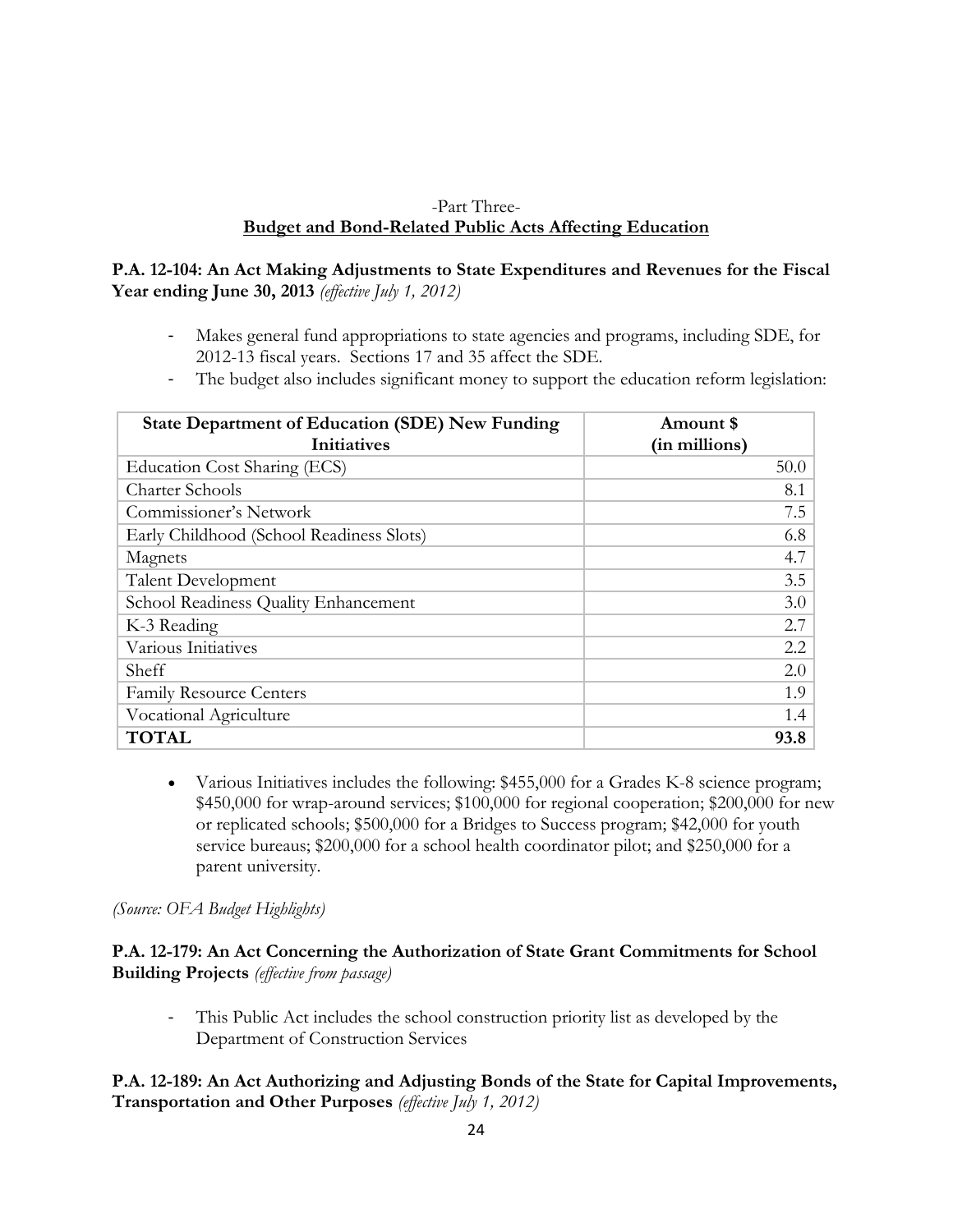- The Public Act includes bond authorizations to SDE for the following purposes *(section 9)*:

| Grants for <i>Sheff</i> magnet school program start-<br>up costs: Purchasing a building or portable<br>classrooms, leasing space, and purchasing<br>equipment, including computers and<br>classroom furniture, provided that title to any<br>such building that ceases to be used as an<br>interdistrict magnet school may revert to the<br>state as the education commissioner<br>determines. | 13,645,000 |
|------------------------------------------------------------------------------------------------------------------------------------------------------------------------------------------------------------------------------------------------------------------------------------------------------------------------------------------------------------------------------------------------|------------|
| Grants for expanding the availability of high<br>quality school models: Alterations, repairs,<br>improvements, technology, equipment,<br>acquisition, and capital start-up costs.                                                                                                                                                                                                              | 25,000,000 |
| Grants for low-performing schools in targeted<br>local and regional school districts: Alterations,<br>repairs, improvements, technology, and<br>equipment.                                                                                                                                                                                                                                     | 16,000,000 |
| Grants to towns and tax-exempt<br>organizations for facility improvements and<br>minor capital repairs to licensed school<br>readiness programs and state-funded day care<br>centers operated by such towns and<br>organizations.                                                                                                                                                              | 10,000,000 |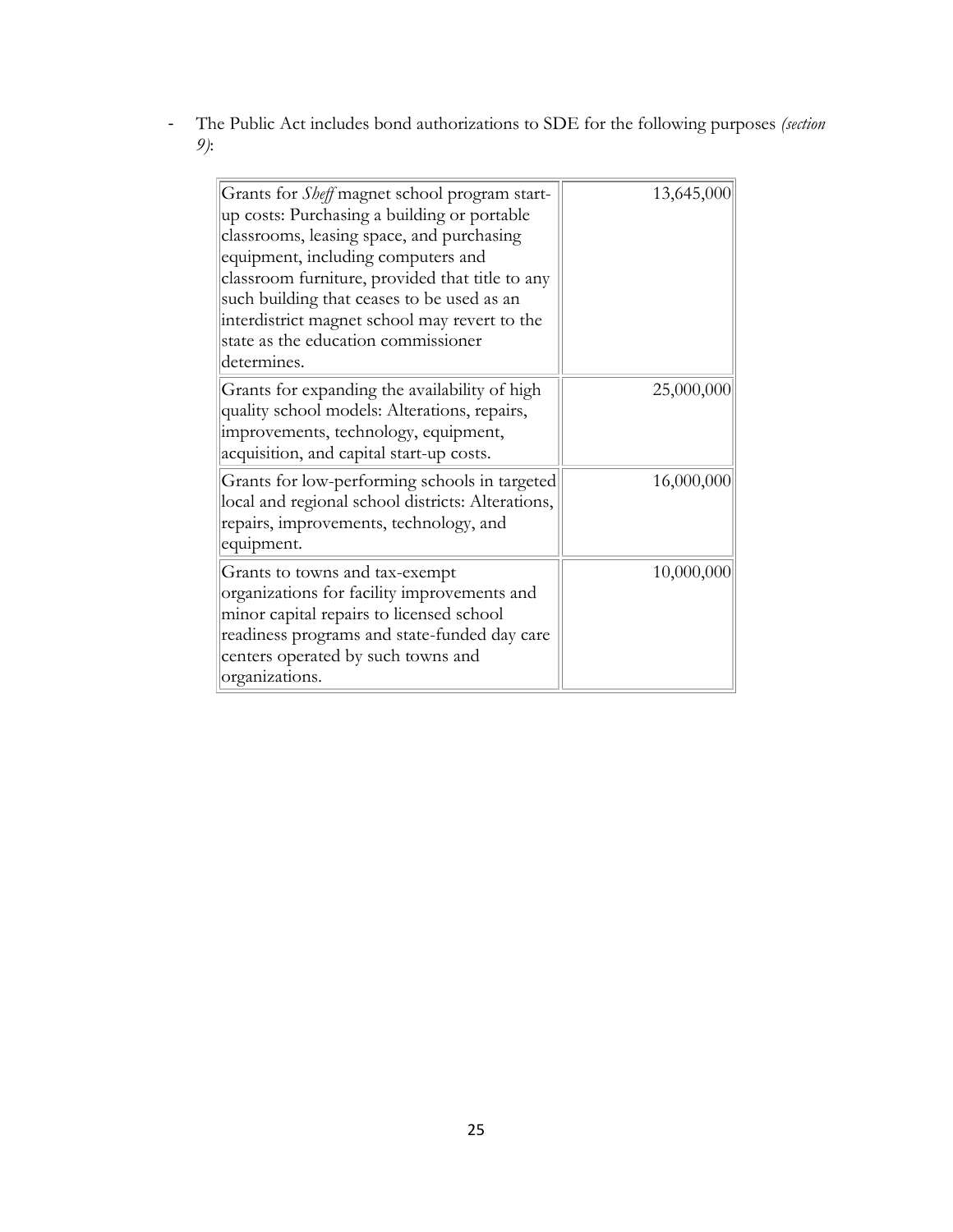### -Part Four-**Portions of Special Session Public Acts Affecting Education**

**June 12 Special Session P.A. 12-1: An Act Implementing the State Budget for the Fiscal Year Beginning July 1, 2012** *(Various Effective Dates, included by section)*

Section 96: School-Based Health Center Communications Agreement *(effective upon passage)*

- The Public Act requires, by July 1, 2013, each school-based health center (SBHC) that receives operational funding from the Department of Public Health to enter into an agreement with the school's local or regional board of education concerning the establishment of minimum standards for the frequency and content of communications between the SBHC and the school's nurses or nurse practitioners.
- The agreement must comply with state laws on municipal employees (C.G.S. Chapter 113).
- It also requires the person or entity operating the SBHC to submit a copy of the agreement to the public health commissioner.

Section 118 & 119: College Transition Pilot Programs *(effective upon passage)*

The Public Act delays, from October 1, 2012, to October 1, 2013, the date by which the education and higher education commissioners must report to the Education and Higher Education committees on the results of the two college transition pilot programs established by PA 11-48.

Section 222: Loan Forgiveness for Teaching Bilingual Education or English Language Learners *(effective July 1, 2012)*

- The Public Act establishes a loan reimbursement program for up to 20 educators who teach bilingual education or English language learners. Under the Public Act, borrowers of federal or state education loans who meet the program's criteria may receive reimbursements of up to \$5,000 per person, per year for a maximum of five years.
- To be eligible for the program, a person must, on or after May 1, 2012:
	- o graduate from an in-state teacher preparation program and complete the state's teaching certification requirements or hold a teaching certificate and complete an instate program to obtain an endorsement in bilingual education or teaching English to speakers of other languages;
	- o obtain such an endorsement if he or she has not already done so;
	- o be employed at a Connecticut public school in a teaching position that requires such an endorsement; and
	- o make a written commitment to remain employed in such a position at a Connecticut public school for at least five years following receipt of the endorsement
- The Public Act requires the Office of Financial and Academic Affairs for Higher Education (OFAAHE) to administer the program from within available appropriations and allows the office to adopt regulations for this purpose. It requires OFAAHE's executive director to seek repayment of the reimbursement from any recipient who does not fulfill the five-year employment requirement. Under the Public Act, for each year that the person does not meet the employment requirement, he or she must repay at least 20% of the reimbursement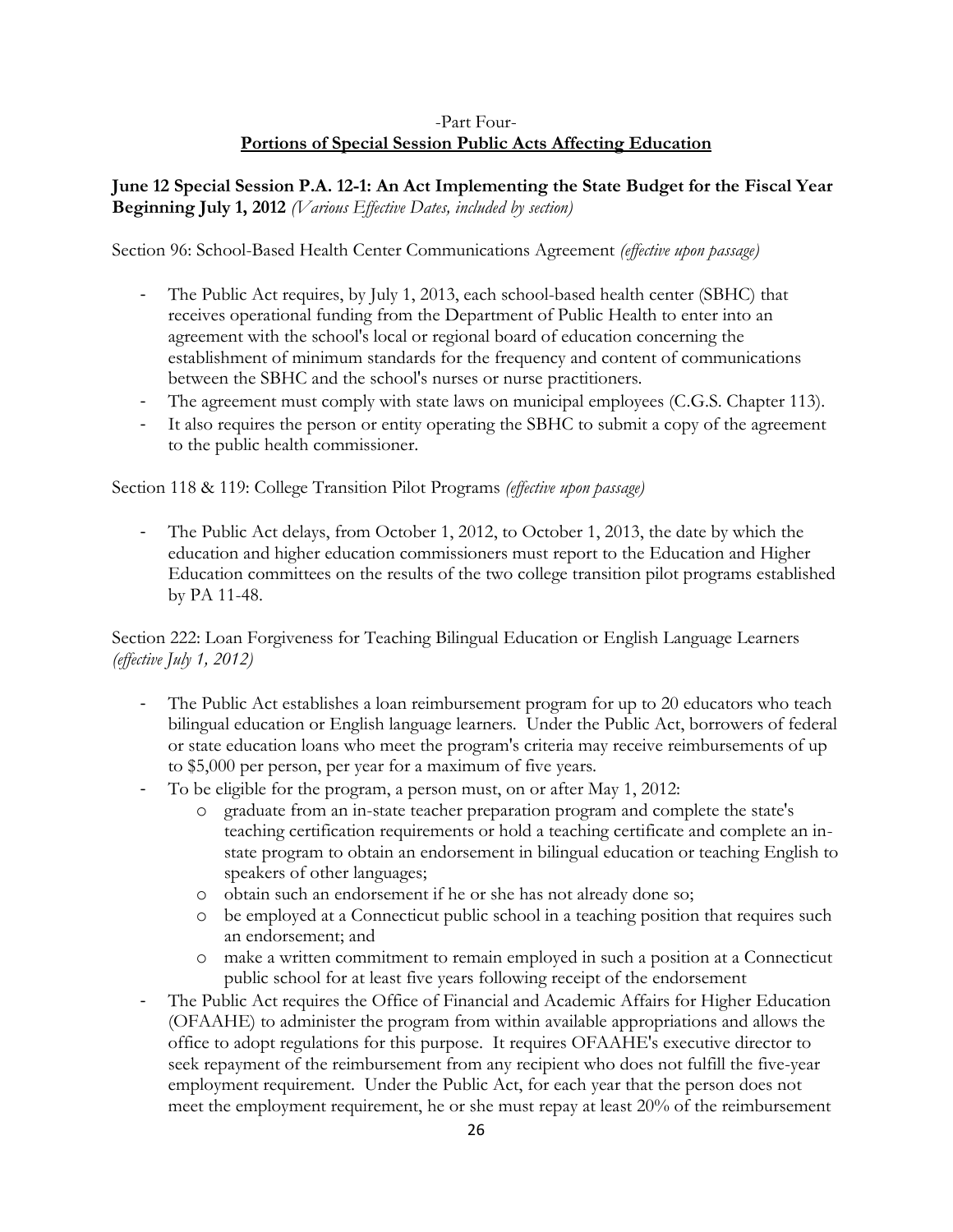(e.g., a recipient who only teaches for three years must repay at least 40% of the reimbursement). The executive director must determine the manner of repayment.

## Section 224: Common Core Curricular Alignment *(effective July 1, 2012)*

The Public Act requires local and regional boards of education, in collaboration with the BOR and the UConn Board of Trustees, to develop a plan to align Connecticut's common core state standards with college-level programs at Connecticut public higher education institutions. The standards and programs must be aligned within one year of Connecticut's implementation of the standards.

## Section 225: Common Core Pilot Program *(effective upon passage)*

- The Public Act requires SDE, by July 1, 2013, in collaboration with BOR and the UConn Board of Trustees, to develop a pilot program to incorporate the common core standards into priority school district curricula. The program must also, for the 2013-14 through the 2017-18 school years, align the districts' curricula with college-level programs at Connecticut public and independent higher education institutions.
- Under the pilot program, the local or regional board of education for a priority school district must partner with BOR, the UConn Board of Trustees, and independent institutions' governing boards, as appropriate, to evaluate and align curricula, test Grade 10 or Grade 11 students using a college readiness assessment developed or adopted by SDE, use the results to assess college readiness, and offer a support plan for Grade 12 students found to be unready for college. The local or regional board must annually report the test results to SDE, BOR, UConn, and the OFAAHE.

Section 226-229: School Construction Projects *(effective upon passage)*

- The Public Act exempts specified school construction projects from various statutory and regulatory requirements to allow them to qualify for state grants. These exemptions are referred to as "notwithstanding" provisions.
	- o New Haven new construction at Bowen Field;
	- o Brooklyn Middle School extension and alteration;
	- o Manchester Elisabeth M. Bennett Academy off-site chiller system for air conditioning; and
	- o Wethersfield extension and alteration project at Wethersfield High School.

Section 230: Youth Service Bureau (YSB) Grants *(effective upon passage)*

- The Public Act effectively increases the number of YSBs eligible for SDE grants. It does so by making any YSB eligible for state grants starting in FY 13 if it applied by June 30, 2012, rather than by June 30, 2007, after receiving approval for its town's matching contribution. The grants are \$14,000 each, with any excess funds distributed among YSBs that received grants of more than \$15,000 in FY 95.

Section 231: Coordinated School Health Pilot Program *(effective July 1, 2012)*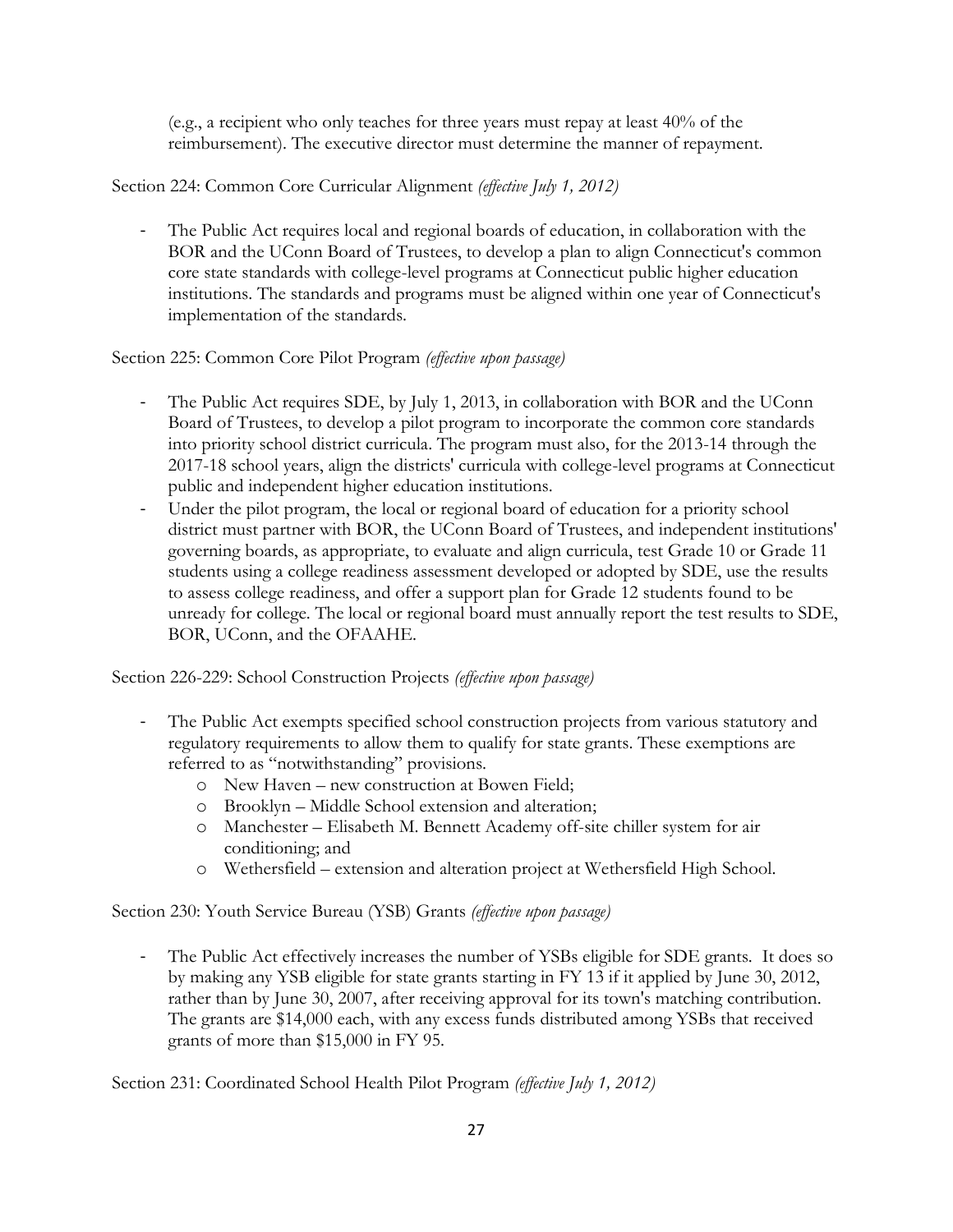- For FY 13, the Public Act requires the education commissioner to establish a pilot program to provide grants to two educational reform districts the commissioner selects to coordinate school health, education, and wellness and reduce childhood obesity.
- Pilot programs must enhance student health, promote academic achievement, and reduce childhood obesity by bringing together school staff, students, families, and community members to assess health needs; establish priorities; and plan, implement, and evaluate school health activities. They must include at least the following:
	- o school nutrition services;
	- o physical education;
	- o a healthy school environment;
	- o staff health and wellness;
	- o family and community involvement;
	- o health education and services;
	- o school counseling; and
	- o school psychological and social services.
- The commissioner must establish program implementation guidelines for the selected districts to use and provide technical assistance and resources to the districts on implementing the programs. He must make a final report on the program by October 1, 2013 to the governor and the Education and Appropriations committees.

### Section 232: Wraparound Services Grant Program *(effective July 1, 2012)*

- The Public Act requires the education commissioner, within available appropriations, to establish a program to provide grants to educational reform districts for:
	- o social-emotional behavioral supports;
	- o family involvement and support;
	- o student engagement;
	- o physical health and wellness;
	- o social work and case management; and
- It allows an educational reform district's school board to apply for a grant when and how the commissioner prescribes.

### Section 233: Parent University Pilot Program *(effective July 1, 2012)*

- For FY 13, the Public Act requires SDE to provide grants for a parent university pilot program in two educational reform districts the education commissioner selects. Each parent university must provide educational opportunities for parents both district-wide and for those whose children attend certain schools and who live in certain neighborhoods.
- The Public Act allows an educational reform district's school board, or such a board's nonprofit organization partner, to apply for a grant when and how the commissioner prescribes. It also allows SDE to accept private donations for the program as long as they do not limit the scope of the grants.

Section 234: Educational Reform District Science Grant Program *(effective July 1, 2012)*

- The Public Act requires the education commissioner to establish a grant program, within available appropriations, for educational reform districts to improve the academic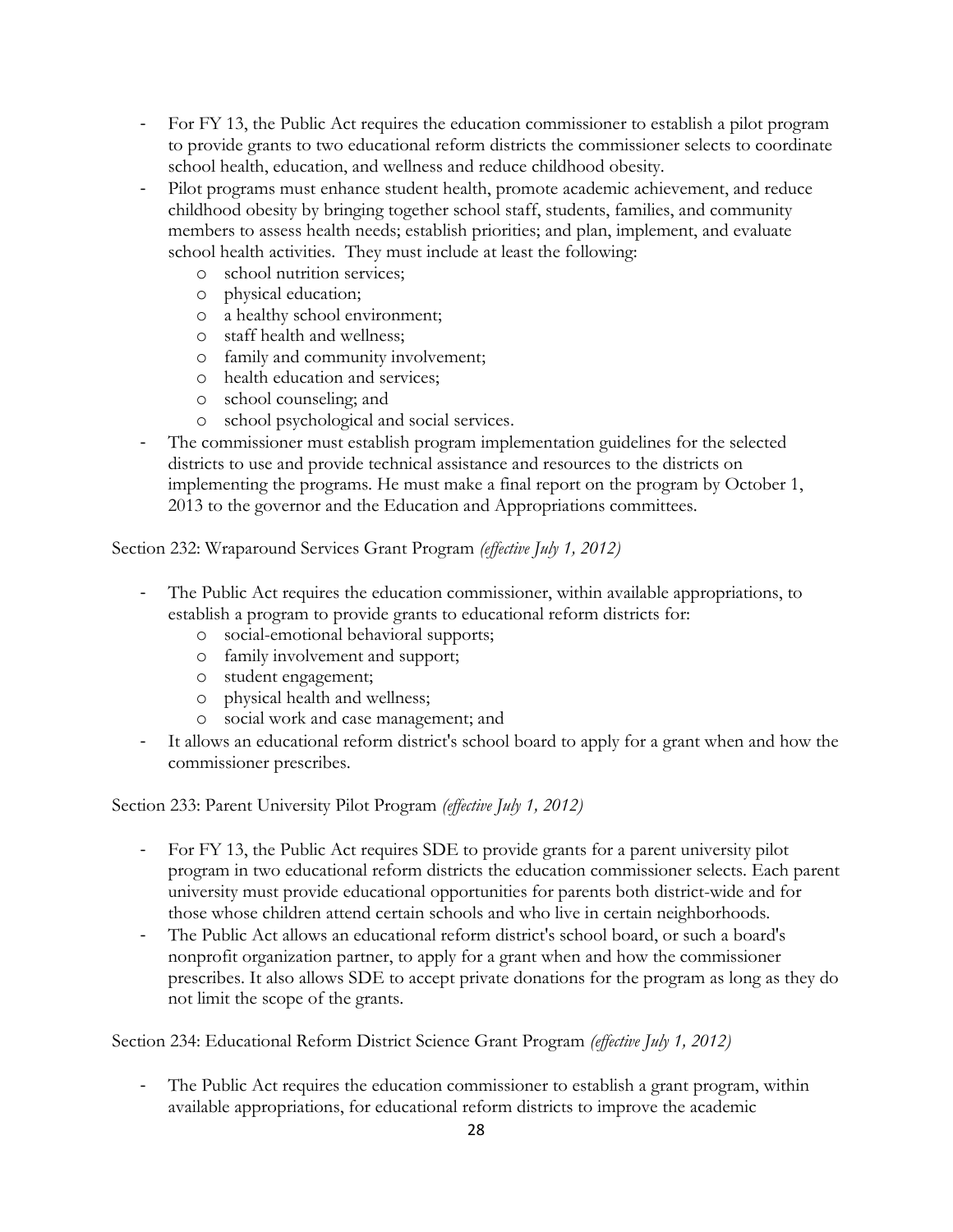performance of students in kindergarten through 8<sup>th</sup> grade in science, reading, and numeracy. It allows an educational reform district's school board to apply for a grant when and how the commissioner prescribes. In awarding grants, the commissioner must prioritize programs partnering with schools with a record of low science performance and after-school elementary programs with a record of improving science performance.

Section 235: Achievement Gap Task Force Reporting Deadlines *(effective upon passage)*

The Public Act delays, from July 1, 2012, to January 15, 2013, the deadline for the task force to submit a master plan to eliminate the academic achievement gaps. It also changes the schedule for the task force's annual progress reports from annually starting January 1, 2013, to annually starting July 1, 2013.

Section 236: Per-Student Grant for Agricultural Science and Technology Education Centers *(effective July 1, 2012)*

- P.A. 12-116 increases the annual state grant for each student attending an Agricultural Science and Technology Education Center from \$1,355 to \$1,750. It also prohibits local and regional boards of education that operate centers from using any increase in state funding to supplant local education funding for FY 13 or any subsequent fiscal year.
- For FY 13, this Public Act allows a local or regional school board to receive and spend the increased per-student grants for its Agricultural Science and Technology Education Center program even if that spending causes it to exceed the total budgeted amount for education for FY 13 approved by its municipality or regional school district. It thus temporarily overrides statutes limiting the total amount a local or regional board of education may spend without additional authorization to the total specified in the town's or regions approved budget for the year.

Section 237: Foodcorps in Connecticut Fund Transfer *(effective July 1, 2012)*

- Under the Public Act \$27,000 that the budget appropriated for the Department of Education for Other Expenses is transferred to UConn's Cooperative Extension Service to coordinate FoodCorps in Connecticut for FY 2013. FoodCorps is a national organization that sponsors young adults dedicating a year of public service to help bring healthy food education and choices to schoolchildren.

Section 238: School Nutritional Rating Pilot Grant Program *(effective July 1, 2012)*

- The Public Act requires the education commissioner to establish a school nutritional rating system pilot grant program to be implemented in school districts for the school years commencing July 1, 2012, and July 1, 2013.
- The program must provide grants of up to \$50,000 to eligible applicants the commissioner selects in accordance with the bill to adopt and implement a nutritional rating system to be used in at least one elementary, one middle, and one high school in the school district that:
	- o Provides information on the nutritional value of food provided to students in the school cafeteria to guide student food choices; and
	- o Assists local and regional boards of education in food service procurement decisions.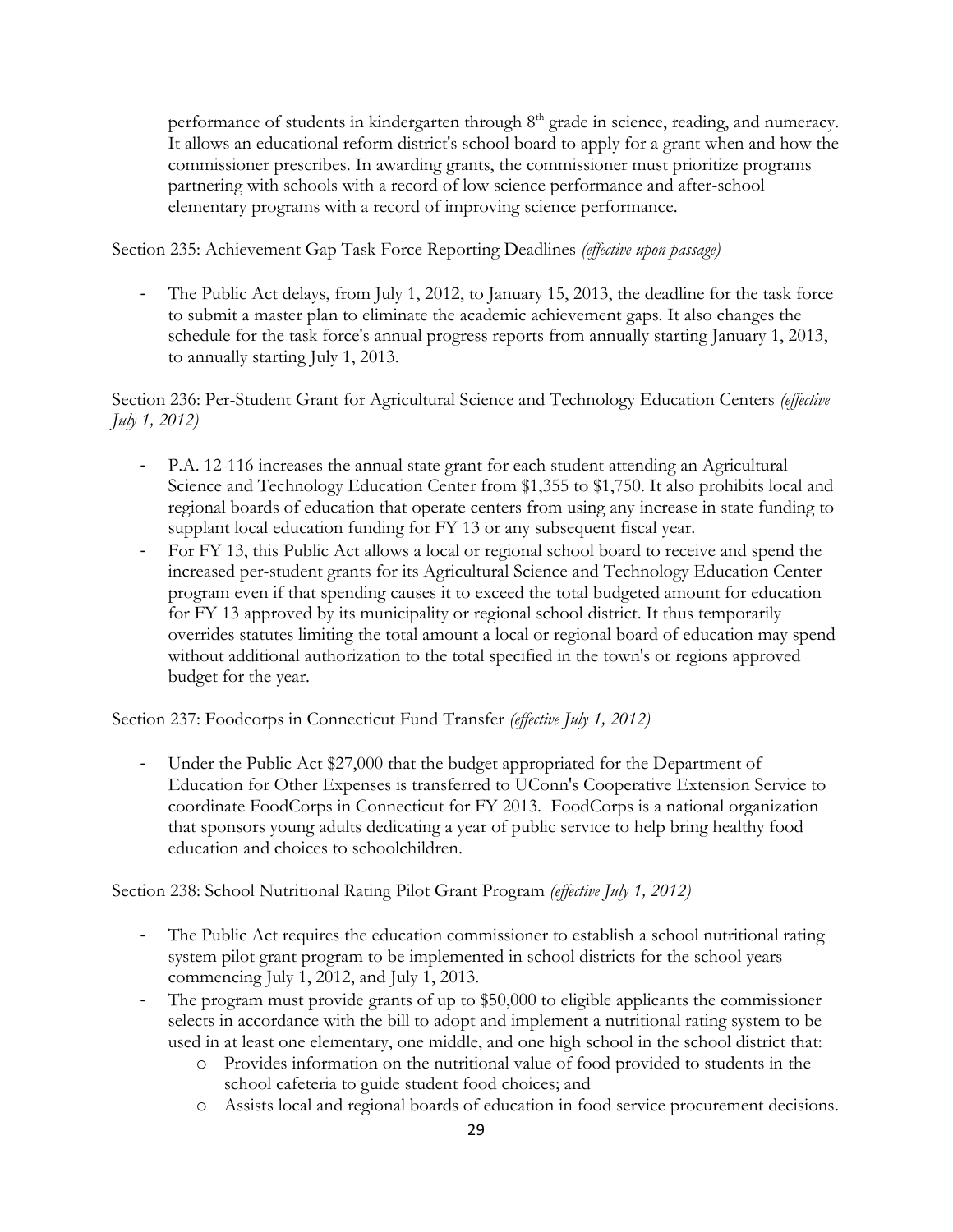- Eligible Applicants
	- o Under the Public Act, an eligible applicant can apply to the commissioner for a grant at a time and in a manner as the commissioner prescribes. It defines an "eligible applicant" as a local or regional board of education submitting an application on its own or a group of boards of education submitting an application together that has at least one elementary school, one middle school, and one high school located in the school district or districts.
	- o An eligible applicant receiving a grant under this section must monitor and report to the commissioner on whether the development or adoption of the nutritional rating system affected student food-purchasing patterns.
- Applicant Selection
	- o The commissioner must select at least three but not more than five applications submitted by eligible applicants pursuant to the Public Act. The commissioner must select at least one eligible applicant from each of the following resident student population groups:
		- fewer than 1,000 students
		- at least 1,000, but fewer than 10,000
		- at least 10,000
- Donations and Reporting
	- o The commissioner may accept private donations for purposes of the nutritional rating system grant program, provided the donations do not limit the scope of the pilot program grants under the Public Act.
	- o The commissioner must submit a report by October 1, 2014, assessing this program to the Education Committee of the General Assembly. The report must include any recommendations relating to the program's expansion. The commissioner must consult with the participating school district food service directors in developing the report and recommendations.

Section 239: Statewide School Nutritional Food Procurement Guide *(effective July 1, 2012)*

- The Public Act requires the education commissioner to submit to the Education Committee, by July 1, 2013, a report and recommendations relating to the establishment of a statewide food procurement guide for use by local and regional boards of education. The report must contain nutritional rating information for food items most commonly procured by boards of education. The commissioner must consult with food service directors for school districts throughout the state in developing the report and recommendations.

Section 282: Sheff Magnet School Supplemental Transportation Grants *(effective July 1, 2012)*

- The Public Act authorizes the education commissioner, within available appropriations, to provide supplemental transportation grants for FY 12 to regional education service centers (RESCs) that transport students to Sheff interdistrict magnet schools. The state also provided such supplemental grants for FY 11.
- Financial Review Requirement
	- o Previously, the supplemental grants were payable only after a comprehensive financial review of all transportation activities as prescribed by the education commissioner. In addition, the commissioner may require a RESC to provide an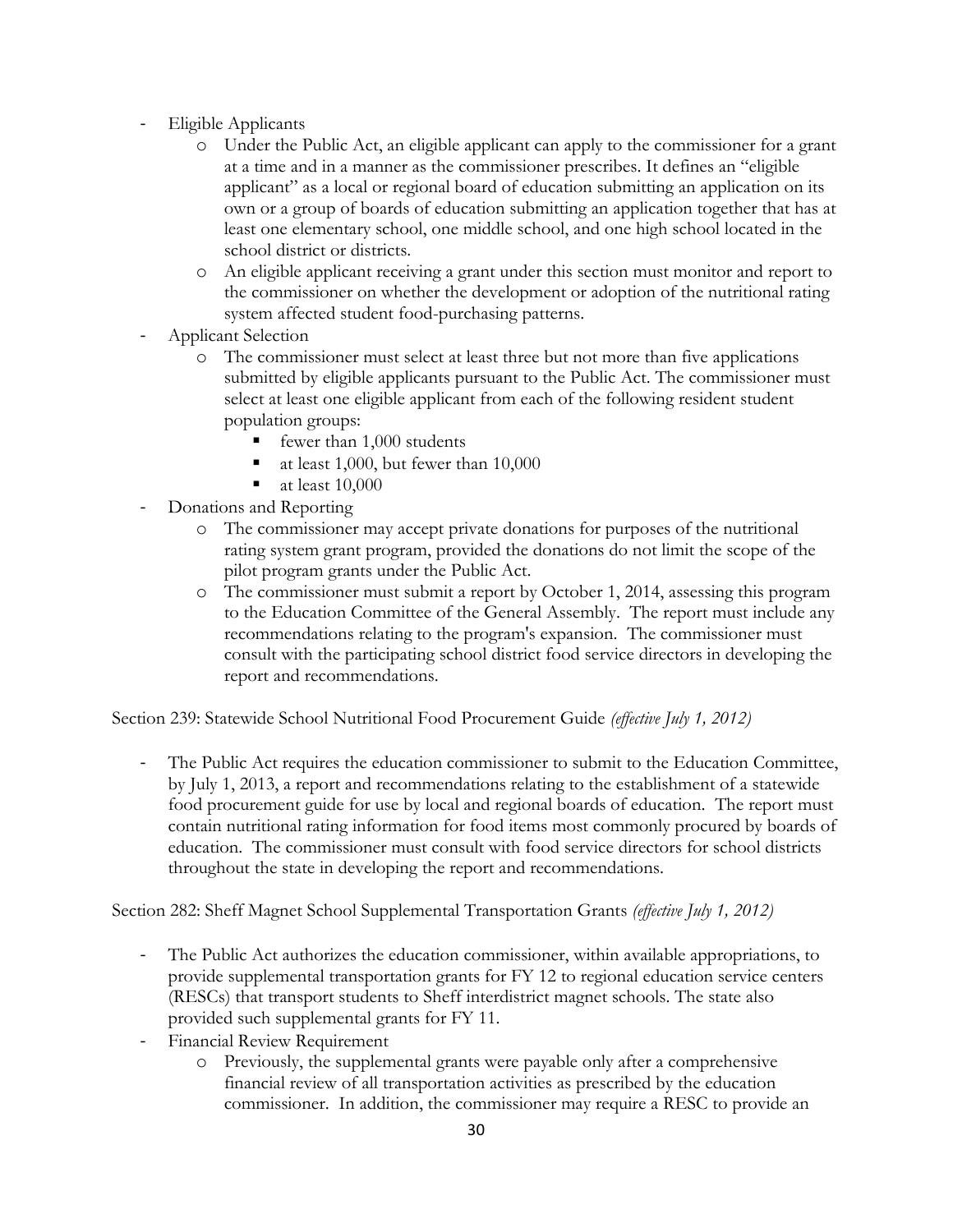independent financial review to be paid for out of its supplemental grant. When the commissioner opts to require the latter review, this provision also requires him to select an auditor to perform it.

- Supplemental Grant Payments
	- o The Public Act changes the supplemental grant payment schedule to hold back more of the funds pending the financial review. For FY 11, up to 75% of the supplemental grant was payable by June 30, 2011 with the balance paid by September 1, 2011, on completion of the comprehensive financial review. For FY 12, the Public Act reduces the initial payment, payable by June 30, 2012, to 50% of the grant. It requires the balance to be paid by September 1, 2012.

Sections 283-285: Education Department Funds Carried Forward *(Section 283 effective from passage;* 

## *Section 284-285 effective July 1, 2012)*

Instead of allowing them to lapse at the end of FY 12, the Public Act carries forward SDE appropriations in several accounts for various uses in FY 13.

Section 286: Unexpended School Readiness Funds *(effective July 1, 2012)*

- Prior to this legislation, the education commissioner was able to use up to \$500,000 in unexpended school readiness funds from each fiscal year in the subsequent fiscal year to help early childhood education programs' staff members meet the qualification requirements.
- The Public Act specifies that the funds may also be available for the provision of early childhood professional development offered by a professional development and program improvement system within the Connecticut State University System. The law requires SDE to give a preference to staff members attending a Board of Regents- or State Board of Education-accredited institution that is also regionally accredited.

Sections 287 & 288: Minimum Local Funding Requirements for Alliance Districts *(effective July 1, 2012)*

- For FY 13, the Public Act requires alliance districts to maintain a minimum level of annual local funding for education and establishes a separate MBR for such districts.
- Under this Public Act, each alliance district's budgeted appropriation for education for FY 13 must at least equal the sum of its budgeted appropriation for education for FY 12 and the amount necessary to meet its local education funding percentage for the year. Under the Public Act, the minimum local funding percentage is 20% for FY 13, 21% for FY 14, 22% for FY 15, 23% for FY 16, and 24% for FY 17.
- The education commissioner can allow an alliance district town to reduce its FY 13 appropriation for education if it can demonstrate that its local contribution for education for FY 13 has increased compared to the local contribution used to determine its local funding percentage under the bill.

Section 289: Education Loan to Bridgeport *(effective July 1, 2012)*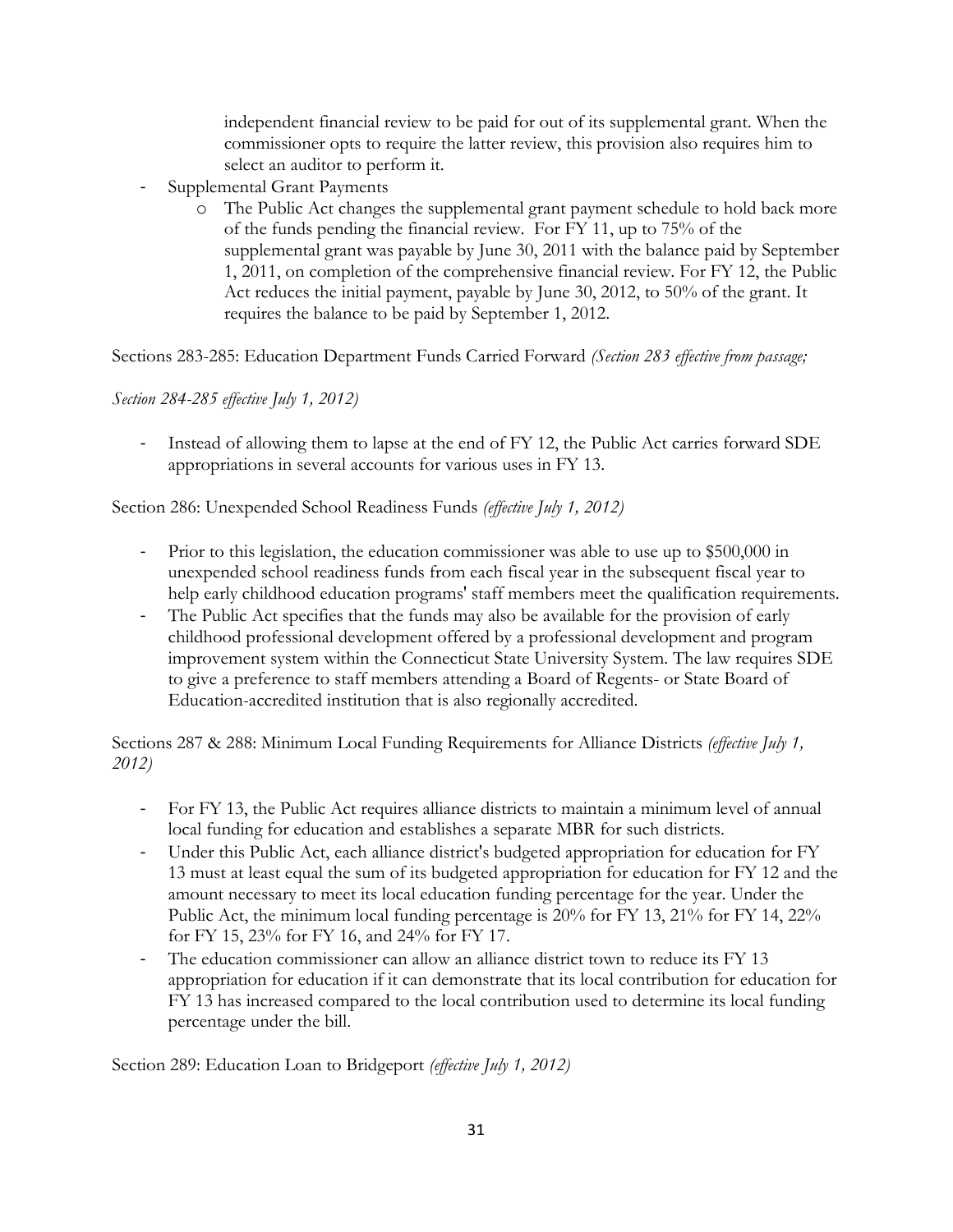- The Public Act allows the education commissioner, with the OPM secretary's approval, to loan up to \$3.5 million to Bridgeport. The city must include the money in its budgeted appropriation for education for FY 12 and use it to cover education expenses incurred during that year.
- The Public Act carries forward a total of \$3.5 million from the following FY 12 appropriations to SDE and makes it available for the loan during FY 13: (1) \$2.3 million for Personal Services, (2) \$700,000 for Sheff Settlement, and (3) \$500,000 for the Open Choice Program.
- As conditions of the loan, the education commissioner:
	- o Must require the selection of the school district's superintendent or chief financial officer from a pool of up to three candidates approved by the commissioner; and
	- o May require the district to include additional process or outcome targets in its alliance district improvement plan required under P.A. 12-116.
- The city must repay the loan by June 30, 2015, but the education commissioner may:
	- o Allow repayment through reductions in Bridgeport's equalization aid grant in each year of the loan's three-year term; and
	- o With the OPM secretary's approval, forgive all or part of the loan if the city complies with the loan conditions and the commissioner has approved its alliance district improvement plan.

## **June 12 Special Session P.A. 12-2: An Act Implementing Certain Provisions Concerning Government Administration** *(Various Effective Dates, included by section)*

Sections 14 and 15: Commissioner's Network Schools *(effective upon passage)*

- The Public Act changes the definition of an "approved not-for-profit educational management organization," which under P.A. 12-116 can be chosen to manage a network school. The Public Act removes the restriction that a not-for-profit organization with experience and a record of success in improving student achievement for low-income or low-performing students must be located out of the state, thus allowing in-state organizations with the same record of success to be eligible to manage a network school. The Public Act leaves unchanged the authorization for a non-profit that currently operates a state charter school in the state to manage a network school.
- P.A. 12-116 requires the commissioner to develop a turnaround plan for one school for the school year beginning July 1, 2012. The Public Act permits the commissioner to approve a turnaround plan for another network school for the same school year that assigns the school management, administration or governance to an approved not-for-profit organization. It also requires the commissioner to negotiate matters related to the plan in accordance with collective bargaining procedures detailed in P.A. 12-116.
- The Public Act reduces the number, from five to four, of school turnaround plans for school years 2013 and 2014 that can choose a not-for-profit organization to manage the school. But if the commissioner does not exercise the option of approving a turnaround plan for the 2012 school year that includes using a not-for-profit management organization, then he can still choose five of such plans to be implemented over the 2013 and 2014 school years.

Sections 16 and 17: Collective Bargaining and Turnaround Plans *(effective upon passage)*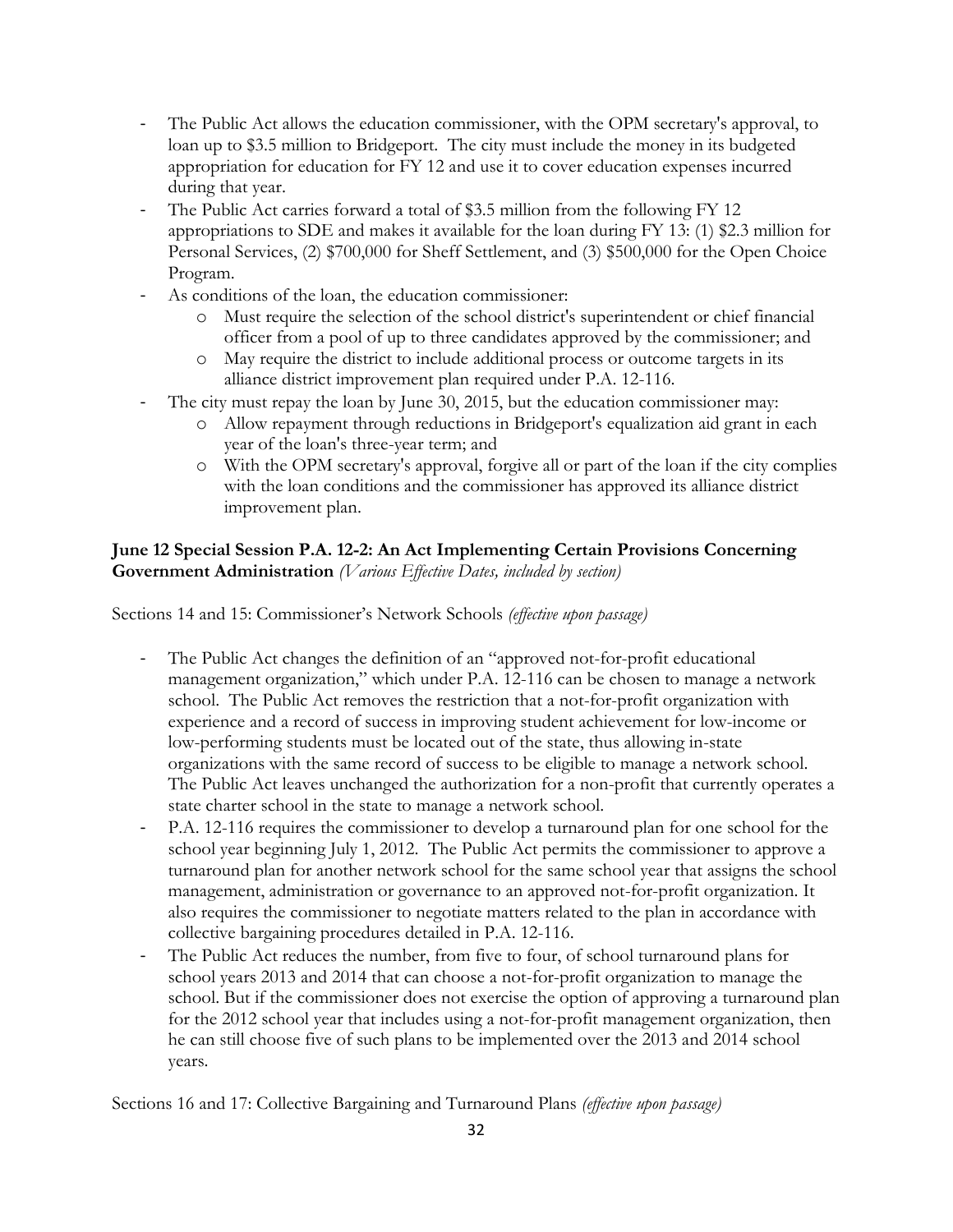- P.A. 12-116 requires the local school board and the teachers' or administrators' union to negotiate on any matters in an approved turnaround plan or a plan developed by the commissioner that conflict with provisions of an existing union contract. It sets out two detailed tracks for these negotiations, one for turnaround plans agreed to at the local level and approved by the State Board of Education (SBE) and another when (1) there is no consensus on the local plan, (2) the commissioner deems the local plan deficient, or (3) no local plan is developed. For the track regarding non-consensus or no sufficient plan, a bargaining referee must determine whether the matters that conflict with the existing agreement are to be negotiated under existing bargaining parameters or through impact bargaining.
- The Public Act specifies when the 30-day period for negotiations begins. If the board of education and the teachers' or administrators' union agree on all or certain components of the turnaround plan, the 30-day negotiation period begins when the turnaround plan is presented to the board and the union, rather than beginning when the agreement is reached by the turnaround committee.
- If the board and the union do not agree and the components are sent before the bargaining referee, then the 30-day period begins when the referee makes a determination on the type of bargaining, rather than when the agreement is reached by the turnaround committee.

Section 18: Educational Management Organizations *(effective upon passage)*

- P.A. 12-116 bans a not-for-profit educational management organization chosen to manage a network school from employing the school's principal, administrators, and teachers. The Public Act expands this to prohibiting them from employing any person who works at the school.

Sections 19-21 & 25-27: State Charter Schools Grants Paid through Towns *(effective July 1, 2012)*

- P.A. 12-116 requires the state to pay certain grants for state and local charter schools to the town where each school is located as an addition to the town's Education Cost Sharing (ECS) grant, and requires the towns to pay the amounts the education commissioner specifies to each charter school's fiscal authority.
- The Public Act delays the deadlines for the initial payments of the per-student grants. It requires the state to make the first payment to the towns by July 15, rather than July 1, and requires towns to pay the charter schools by July 20 rather than July 15. The first payment is 25% of the grant based on the charter school's estimated enrollment on May 1. The payment deadline changes apply to annual per-student grants for (1) state charter schools of \$10,500 for FY 13, \$11,000 for FY 14, and \$11,500 for FY 15 and thereafter and (2) qualifying local charter schools of up to \$3,000 starting in FY 14.
- The Public Act also removes a requirement in P.A. 12-116 that startup grants for new state charter schools that help the state meet the desegregation goals of the 2008 Sheff settlement agreement ("Sheff charters") be paid through ECS grants to the towns where they are located. Instead, it maintains the existing requirement that the state pay this grant directly to the Sheff charter school's governing authority.

Section 22: Payment of ECS Grant Increases for Alliance Districts *(effective July 1, 2012)*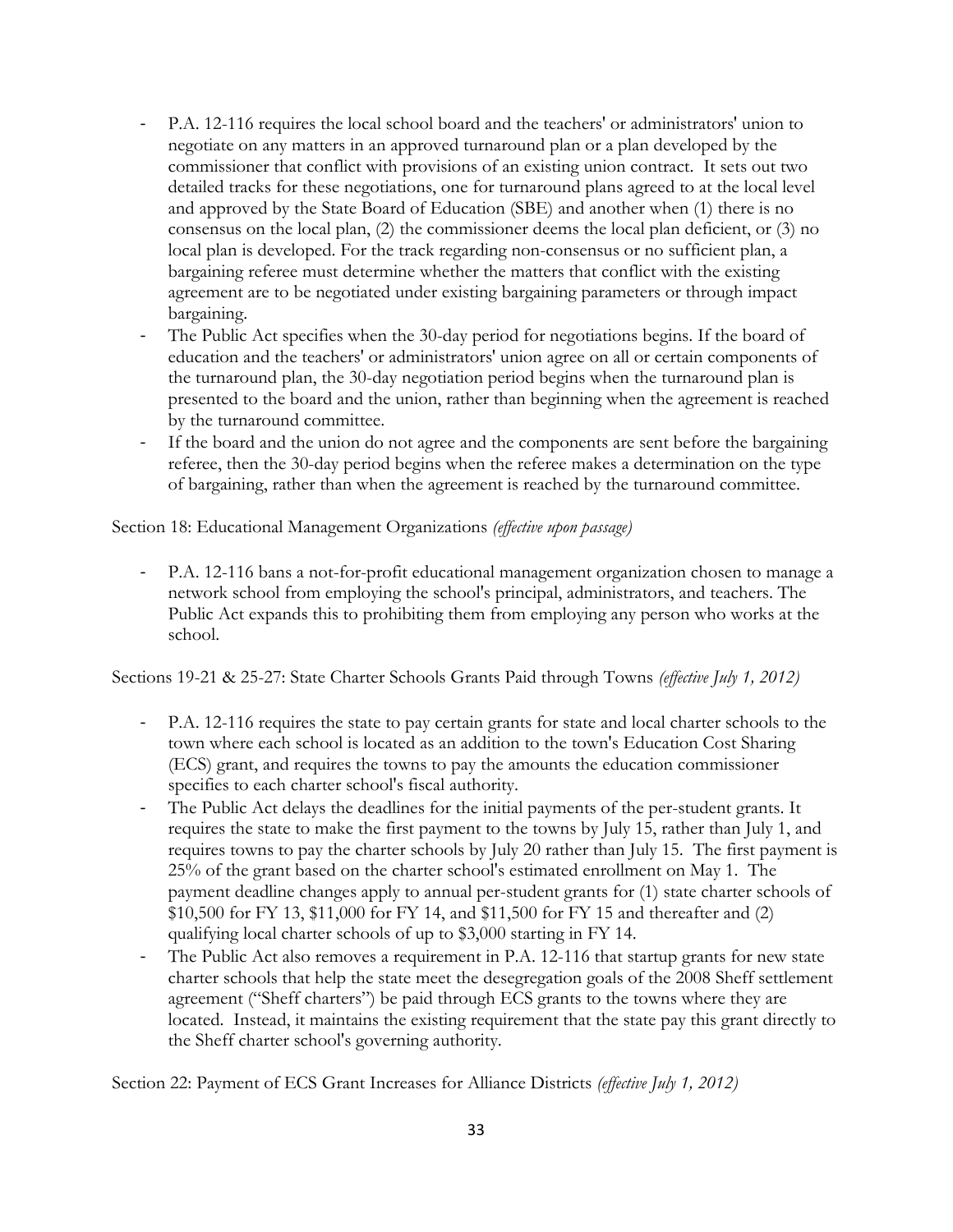- P.A. 12-116 requires the state comptroller to hold back any ECS grant increase payable to an "alliance district" town in FY 13 or any subsequent fiscal year and transfer the money to the education commissioner. Under the Act, the commissioner pays the funds on condition that they are spent according to the district's approved district improvement plan and any guidelines the SBE adopts.
- The Public Act specifies that, when the funds are paid to an alliance district town, the town must pay them to its board of education to implement the improvement plan.

Sections 23 & 24: Teacher Evaluation and Support Program *(effective upon passage)*

- Deadline to Implement District Evaluation Programs
	- o Prior legislation required the SBE to adopt guidelines for a model evaluation and support program for teachers and school administrators by July 1, 2012. P.A. 12-116 requires the evaluation programs used by local school districts to be consistent with the new guidelines, unless SBE waives the requirement for a district that already has a program that substantially complies.
	- o Unless they receive a waiver, this Public Act requires all school districts to develop and implement programs consistent with the guidelines by September 1, 2013.
- Pilot Program Requirements
	- o For the 2012-13 school year, P.A. 12-116 requires the education commissioner to administer a teacher evaluation pilot program based on new SBE guidelines as of July 1, 2012, and select between eight and 10 districts to participate in the pilot. This Public Act allows groups of districts to participate as consortia and allows the commissioner to count each such consortium as one district for purposes of the pilot program.
	- o P.A. 12-116 also requires the pilot evaluation programs to, among other things, provide training to teachers being evaluated. This Public Act requires the programs to instead provide orientation to such teachers.

Sections 28 & 29: Technical High School Budgets *(effective July 1, 2012)*

P.A. 12-116 creates a new technical high school system board to govern regional technical high schools. It gave the board the authority to approve or disapprove system budgets without modification as proposed by the technical high school system superintendent. The Public Act authorizes the board to amend and approve the budget. It requires the board to submit the approved budget to the State Board of Education and the Office of Policy and Management following existing agency budget procedures. The Public Act eliminates the provision that if the technical system board disapproves the budget, it must adopt an interim budget that remains in effect until the superintendent submits and the board approves a modified budget.

Section 138: Teacher Professional Development and IEPs *(effective July 1, 2012)*

- The Public Act adds additional types of professional development that local and regional boards of education are required to offer their certified employees regarding special education students. It requires boards to offer professional development that includes training in the implementation of student individualized education programs (IEPs) and the